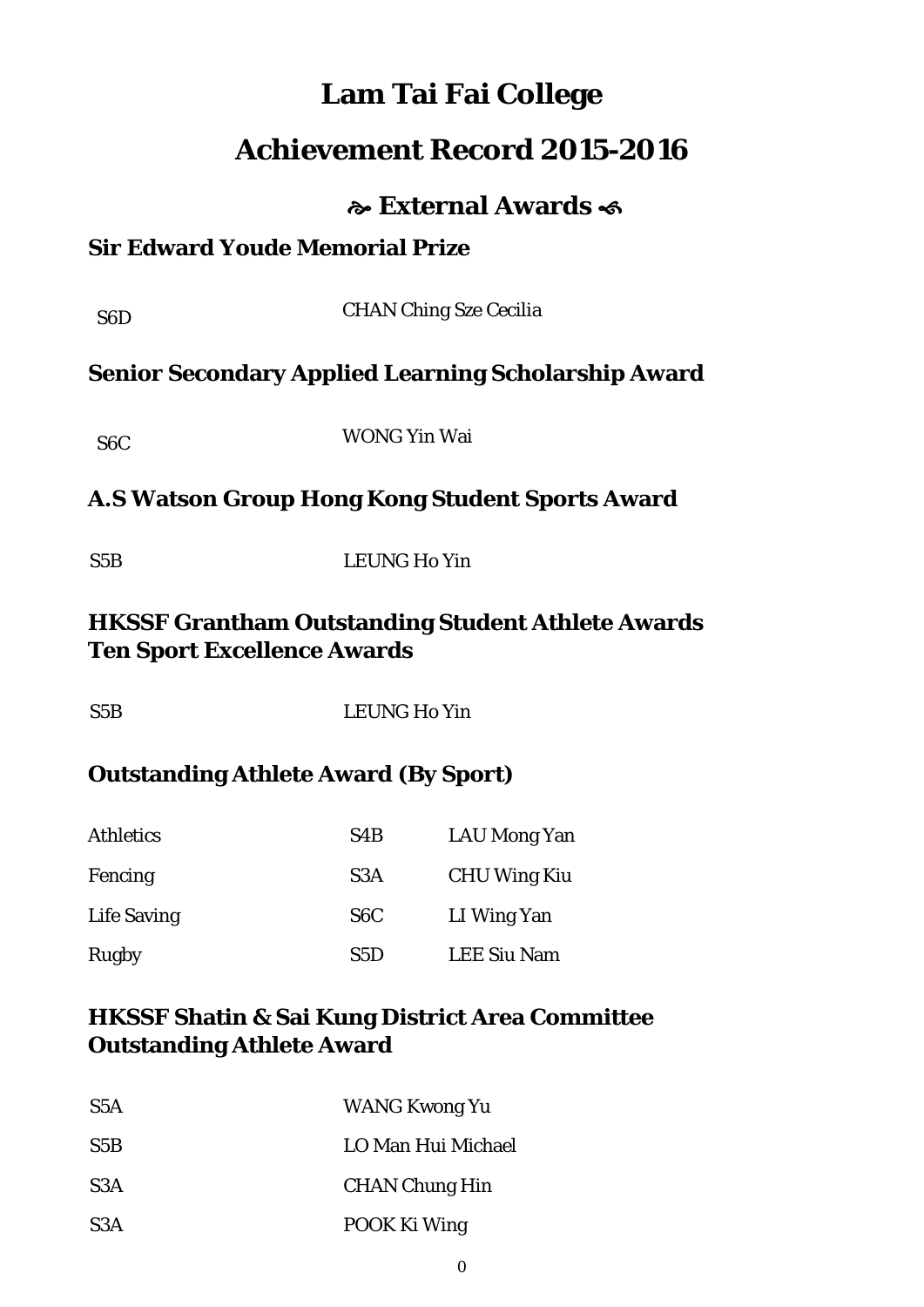## **Sports Achievements**

#### **HKSSF Shatin & Sai Kung District Inter-school Overall Champion (All Sport) 2015-2016**

| <b>Boys Overall</b>  | 2nd Runner-up |
|----------------------|---------------|
| <b>Girls Overall</b> | 3rd Runner-up |

#### **Life Saving**

#### **HKSSF All Hong Kong Inter-Secondary Schools Life Saving Competition 2015-2016**

#### **Individual**

#### **Girls A Grade**

100m Manikin Tow with Fins 2nd Runner-up S6C LI Wing Yan

#### **Rowing**

## **Hong Kong Schools Rowing Championships 2015-2016 Boy's Under 19 Coxless Quadruple Champion** S4E CHAU Yee Ping S4E HO Yu Hin S4E LAM San Tung S4E WONG Yu Ho **Double Scull Champion** S4E CHAU Yee Ping S4E LAM San Tung

#### **Girl's Under 19**

| <b>Single Scull</b> | 2nd Runner-up |
|---------------------|---------------|
|                     |               |

S6A TAM Ka Ching

#### **Rugby 7s**

#### **HKSSF All HK Inter- School Rugby 7s Competition 2015-2016**

| <b>Boys A Grade</b> |                        | 3rd Runner-up |                       |
|---------------------|------------------------|---------------|-----------------------|
| S <sub>4</sub> A    | <b>CHOW Chi Hei</b>    | S5B           | <b>TSANG Ho Keung</b> |
| S <sub>4</sub> A    | <b>TANG Man Tik</b>    | S5B           | <b>POON Cheuk Fai</b> |
| S <sub>5</sub> A    | <b>LO Cheuk Nam</b>    | S5B           | LO Man Hui Michael    |
| S <sub>5</sub> A    | <b>WANG Kwong Yu</b>   | S5B           | <b>LEUNG Ho Yin</b>   |
| S <sub>5</sub> A    | <b>HUNG Lok Kin</b>    | S5B           | LAU Siu Wang          |
| S <sub>5</sub> A    | <b>CHAN Yin Cheung</b> | S5D           | <b>LEE Siu Nam</b>    |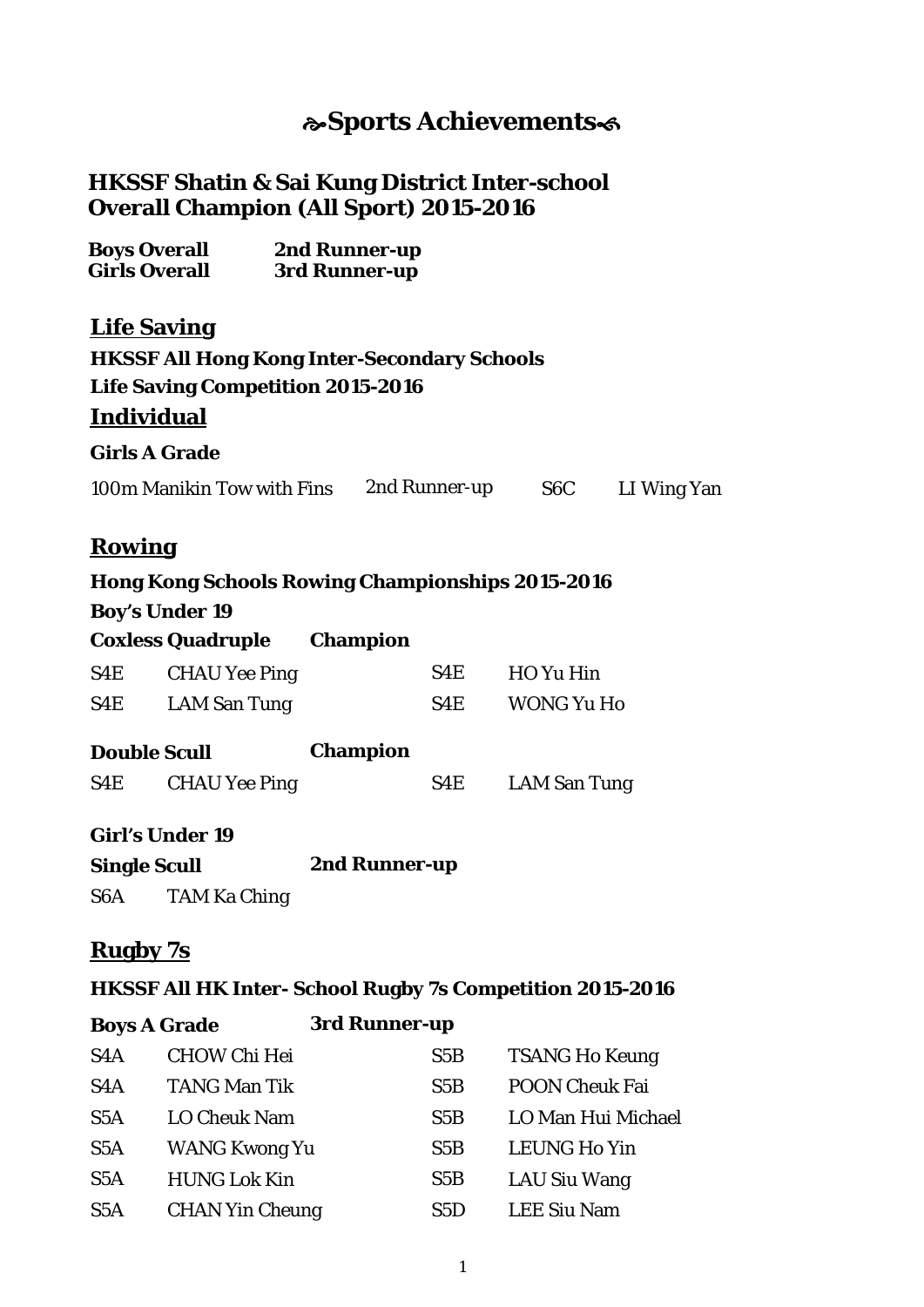## **Fencing**

**HKSSF Inter-school Fencing Competition (New Territories) 2015-2016**

# **Team**

| <b>Boys Overall</b> | 2nd Runner-up |
|---------------------|---------------|
|                     |               |

|                                                                                                                                                                                                                                |                      | <b>Boys Epee</b> 2nd Runner-up  |                  |                            |
|--------------------------------------------------------------------------------------------------------------------------------------------------------------------------------------------------------------------------------|----------------------|---------------------------------|------------------|----------------------------|
| S1A                                                                                                                                                                                                                            |                      | <b>KWAN Tin Shun</b>            | S1B              | HO Ngo Yu                  |
| S5B                                                                                                                                                                                                                            |                      | <b>LEUNG Yue Sheng</b>          | S5B              | <b>LEE Tsz To</b>          |
| S5C                                                                                                                                                                                                                            | <b>CHAN Kin Fu</b>   |                                 |                  |                            |
|                                                                                                                                                                                                                                | <b>Boys Foil</b>     | <b>7th Place</b>                |                  |                            |
| S1D                                                                                                                                                                                                                            |                      | <b>WONG Tsz Hin</b>             | S2C              | LU Pang Seng               |
| S <sub>2</sub> A                                                                                                                                                                                                               |                      | <b>CHAN Leung Ho</b>            | S5C              | <b>LAW Wing Fung Alvin</b> |
|                                                                                                                                                                                                                                |                      | <b>Boys Sabre 3rd Runner-up</b> |                  |                            |
| S1A                                                                                                                                                                                                                            |                      | <b>CHAN Alex Brian</b>          | S4B              | <b>TSANG Ho Ming</b>       |
| S <sub>2</sub> A                                                                                                                                                                                                               | <b>HUI Sai Yin</b>   |                                 |                  |                            |
|                                                                                                                                                                                                                                | <b>Girls Overall</b> | <b>Champion</b>                 |                  |                            |
|                                                                                                                                                                                                                                | <b>Girls Sabre</b>   | <b>Champion</b>                 |                  |                            |
| S2A                                                                                                                                                                                                                            |                      | <b>FUNG Shuk Man</b>            |                  | S2D YEUNG Cheuk Lam        |
| S3A                                                                                                                                                                                                                            |                      | <b>CHU Wing Kiu</b>             | S4A              | LEE Hoi Yan                |
| S4D and the set of the set of the set of the set of the set of the set of the set of the set of the set of the set of the set of the set of the set of the set of the set of the set of the set of the set of the set of the s |                      | <b>YEUNG Cheuk Hei</b>          |                  |                            |
|                                                                                                                                                                                                                                | <b>Girls Epee</b>    | <b>1st Runner-up</b>            |                  |                            |
| S2D <sub>a</sub>                                                                                                                                                                                                               | LO Wing Hei          |                                 | S2D              | <b>KO Lok Man</b>          |
| S4B                                                                                                                                                                                                                            | <b>LEE Tsz Ying</b>  |                                 | S <sub>4</sub> C | XU Qi                      |
| S <sub>6</sub> C                                                                                                                                                                                                               |                      | <b>CHAN Kwan Ting Wendy</b>     |                  |                            |
| <b>Girls Foil</b>                                                                                                                                                                                                              |                      | <b>5th Place</b>                |                  |                            |
| S <sub>2</sub> C                                                                                                                                                                                                               |                      | <b>HO Hing Ning</b>             | S3A              | <b>CHEUNG Ovin</b>         |
| S <sub>2</sub> D                                                                                                                                                                                                               |                      | <b>FUNG Sze Ching Cherie</b>    | S4B              | <b>CHANG Wan Ki</b>        |
| S <sub>2</sub> D                                                                                                                                                                                                               |                      | <b>YEUNG Ting Hei</b>           |                  |                            |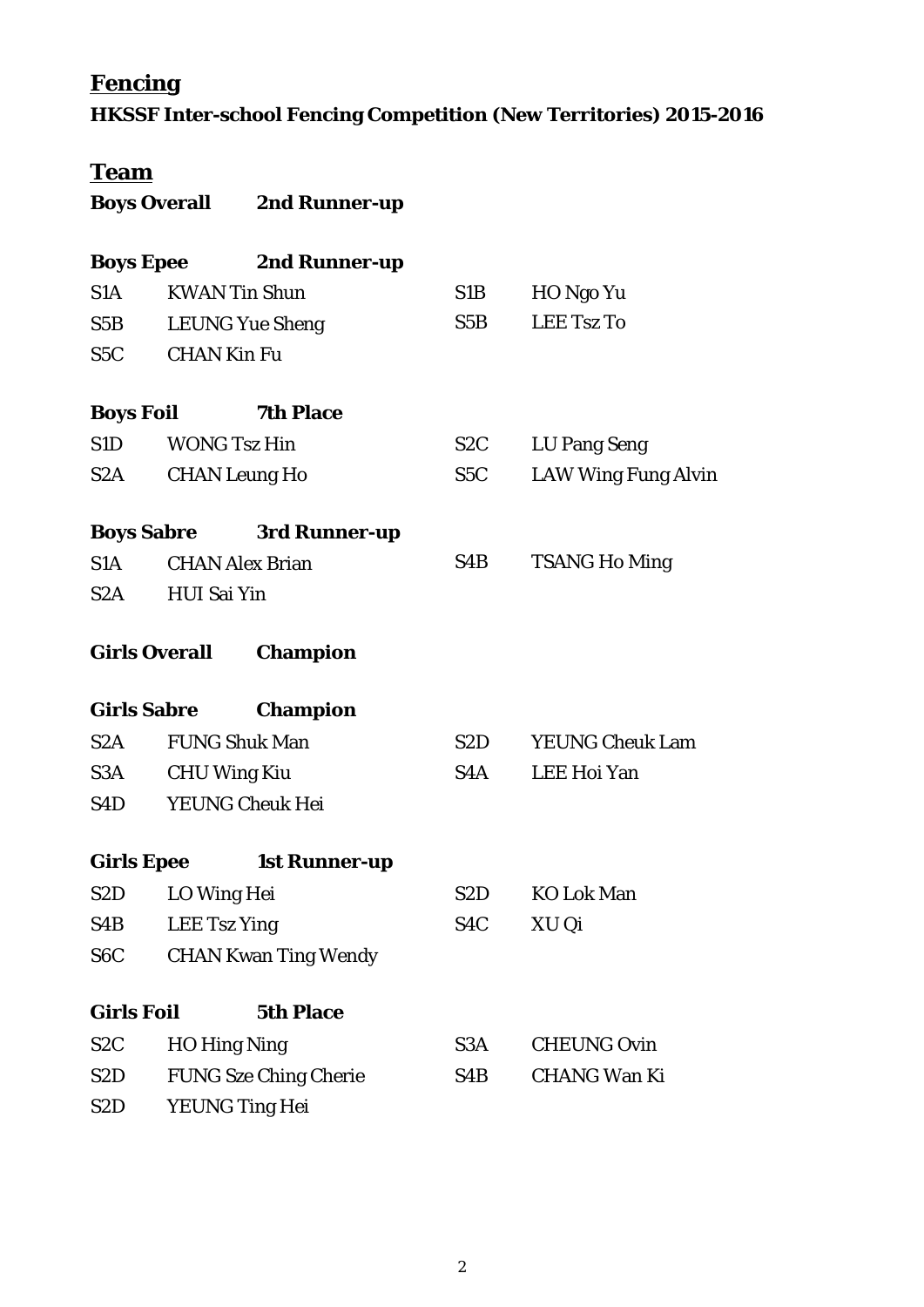## **Fencing**

## **HKSSF Inter-school Fencing Competition (New Territories) 2015-2016**

## **Individual**

| <b>Boys A Grade</b>  |                  |                  |                             |
|----------------------|------------------|------------------|-----------------------------|
| <b>Epee</b>          | 2nd Runner-up    | S5B              | <b>LEUNG Yue Sheng</b>      |
| <b>Epee</b>          | 7th Place        | S5C              | <b>CHAN Kin Fu</b>          |
| Epee                 | <b>8th Place</b> | S5B              | <b>LEE Tsz To</b>           |
| Foil                 | <b>8th Place</b> | S <sub>5</sub> C | <b>LAW Wing Fung Alvin</b>  |
| <b>Boys B Grade</b>  |                  |                  |                             |
| <b>Sabre</b>         | <b>6th Place</b> | S <sub>4</sub> B | <b>TSANG Ho Ming</b>        |
| <b>Boys C Grade</b>  |                  |                  |                             |
| Foil                 | 1st Runner-up    | S <sub>2</sub> A | <b>CHAN Leung Ho</b>        |
| <b>Sabre</b>         | 2nd Runner-up    | S1A              | <b>CHAN Alex Brian</b>      |
| <b>Girls A Grade</b> |                  |                  |                             |
| <b>Epee</b>          | 2nd Runner-up    | S <sub>6</sub> C | <b>CHAN Kwan Ting Wendy</b> |
| <b>Sabre</b>         | Champion         | S <sub>3</sub> A | <b>CHU Wing Kiu</b>         |
| <b>Sabre</b>         | 7th Place        | S4A              | <b>TOA Sin Yi</b>           |
| <b>Girls B Grade</b> |                  |                  |                             |
| <b>Epee</b>          | Champion         | S <sub>4</sub> C | XU Qi                       |
| <b>Epee</b>          | 5th Place        | S <sub>4</sub> B | <b>LEE Tsz Ying</b>         |
| <b>Sabre</b>         | 2nd Runner-up    | S <sub>4</sub> A | <b>LEE Hoi Yan</b>          |
| <b>Sabre</b>         | 7th Place        | S <sub>4</sub> D | <b>YEUNG Cheuk Hei</b>      |
| Foil                 | 2nd Runner-up    | S <sub>4</sub> B | <b>CHANG Wan Ki</b>         |
| <b>Girls C Grade</b> |                  |                  |                             |

| Epee         | Champion      | S <sub>2</sub> D | LO Wing Hei            |
|--------------|---------------|------------------|------------------------|
| Epee         | 5th Place     | S <sub>2</sub> D | <b>KO Lok Man</b>      |
| <b>Sabre</b> | Champion      | S <sub>2</sub> D | <b>YEUNG Cheuk Lam</b> |
| <b>Sabre</b> | 2nd Runner-up | S2A              | <b>FUNG Shuk Man</b>   |
| <b>Sabre</b> | 7th Place     | S <sub>2</sub> D | <b>KONG Sin Ching</b>  |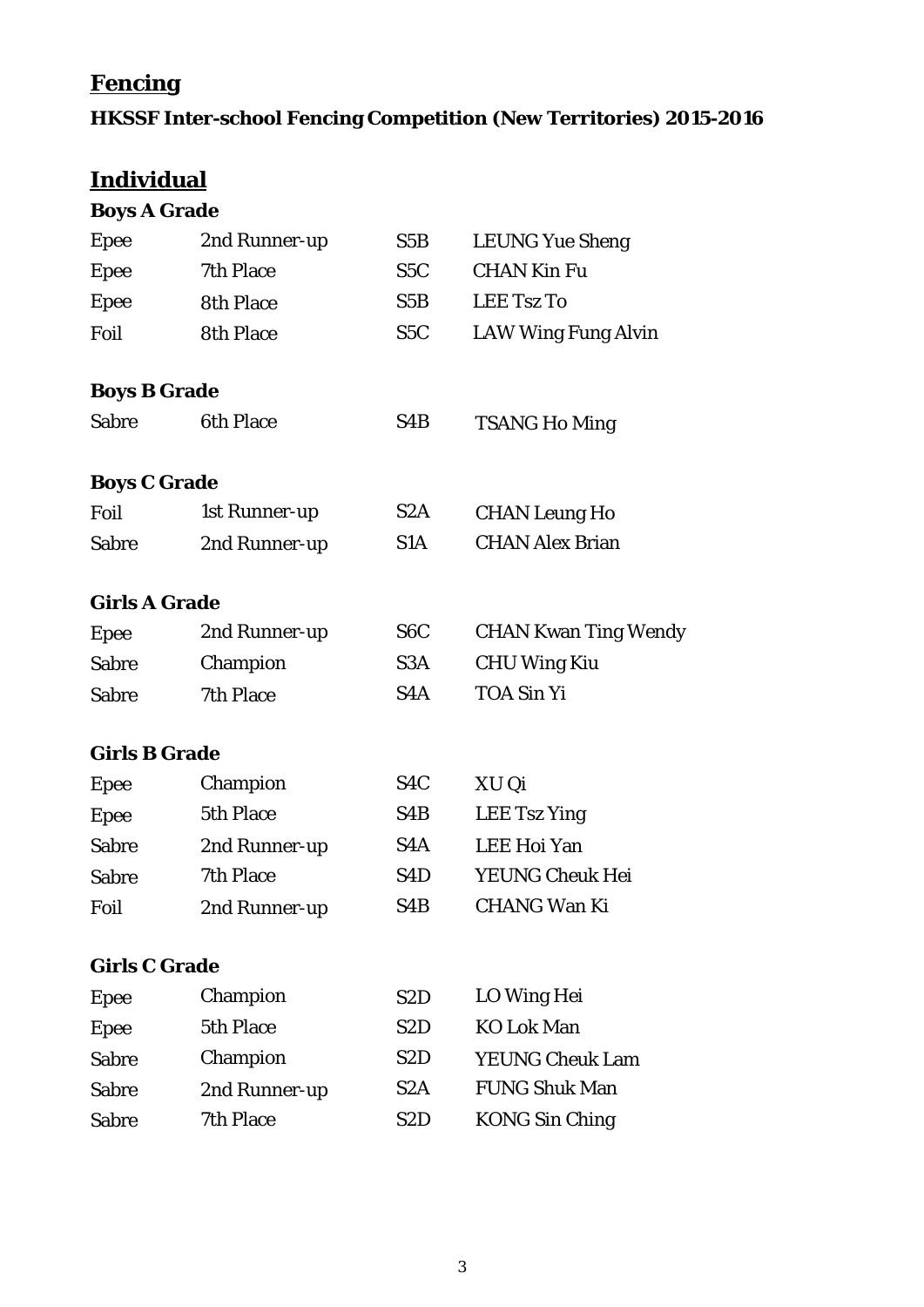## **Beach Volleyball**

## **HKSSF Inter-School Beach Volleyball Competition (New Territories) 2015-2016**

| <b>Boys Overall</b> | <b>1st Runner-up</b>   |                  |                     |
|---------------------|------------------------|------------------|---------------------|
| S <sub>5</sub> A    | WANG Kwong Yu          | S <sub>5</sub> B | <b>LEUNG Ho Yin</b> |
| S5C                 | <b>WONG Chun Kit</b>   | S5C              | <b>WONG Yuk Pui</b> |
| S <sub>5</sub> D    | <b>POON Shing Tung</b> |                  |                     |

# **Indoor Rowing HKSSF Inter-School Indoor Rowing Championships (New Territories) 2015-2016 Individual Boys A Grade** 2000m 2nd Runner-up S5B LO Man Hui Michael 7th Place S5B LEUNG Ho Yin **Girls A Grade** 2000m 3rd Runner-up S5A HUNG Wing Yan Winne **Girls B Grade** 500m 5th Place S4A LEUNG Ching In 2000m 9th Place S3A LEE Yee Kwan **Girls C Grade** 500m 10th Place S2A MOK Sin Yan

#### **Rugby 7s**

#### **HKSSF Inter-school Rugby 7s Competition (New Territories) 2015-2016**

| <b>Boys A Grade</b> |                        | 2nd Runner-up |                          |
|---------------------|------------------------|---------------|--------------------------|
| S <sub>4</sub> A    | <b>CHOW Chi Hei</b>    | S5B           | <b>TSANG Ho Keung</b>    |
| S <sub>4</sub> A    | <b>TANG Man Tik</b>    | S5B           | <b>POON Cheuk</b><br>Fai |
| S <sub>5</sub> A    | <b>LO Cheuk Nam</b>    | S5B           | LO Man Hui Michael       |
| S <sub>5</sub> A    | <b>WANG Kwong Yu</b>   | S5B           | <b>LEUNG Ho Yin</b>      |
| S5A                 | <b>HUNG Lok Kin</b>    | S5B           | <b>LAU Siu Wang</b>      |
| S <sub>5</sub> A    | <b>CHAN Yin Cheung</b> | S5D           | <b>LEE Siu Nam</b>       |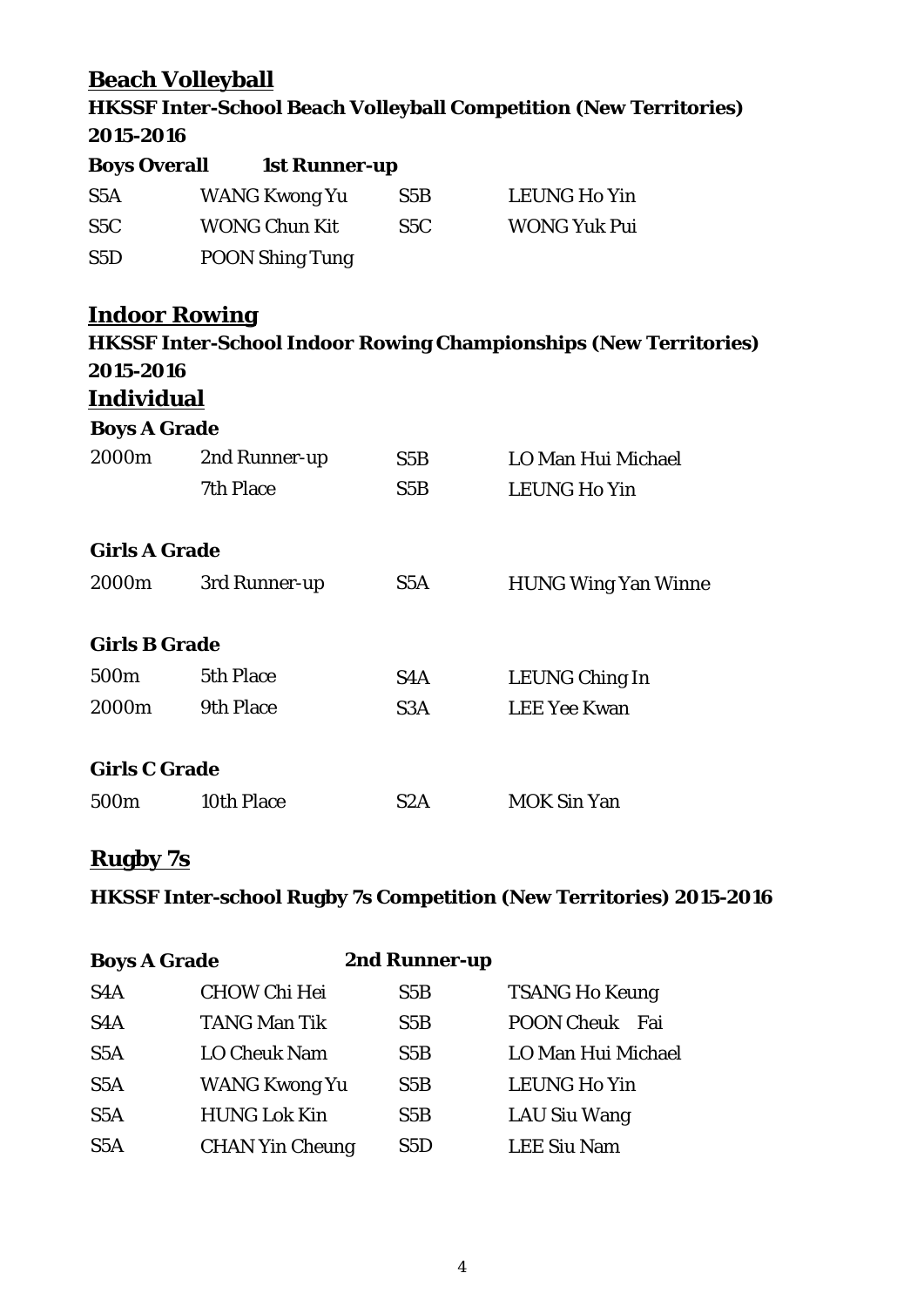## **Athletics**

### **HKSSF Shatin & Sai Kung District Inter-school Athletics Championships 2015-2016**

### **Team**

| <b>Boys A Grade</b> |                        | 3rd Runner-up    |                       |
|---------------------|------------------------|------------------|-----------------------|
| S <sub>3</sub> A    | <b>WONG Tsun Wa</b>    | S5C              | <b>TSANG Ka Lai</b>   |
| S <sub>4</sub> A    | <b>LAU Kenneth</b>     | S5D              | <b>LEE Siu Nam</b>    |
| S <sub>4</sub> C    | AU Yu Kit              | S5B              | <b>CHAN Pak Hin</b>   |
| S <sub>5</sub> A    | <b>CHAN Yin Cheung</b> | S <sub>6</sub> B | <b>CHING Ho Kwong</b> |
| S5B                 | <b>LEUNG Ho Yin</b>    | S <sub>6</sub> B | <b>TO Kwan Kam</b>    |
| S5B                 | LO Man Hui Michael     | S <sub>6</sub> C | YAU Yat Tai           |
| S5B                 | YIP Chun Wa            | S <sub>6</sub> D | <b>LEUNG Chun Hoi</b> |

| <b>Boys C Grade</b> |                       | <b>8th Place</b> |  |
|---------------------|-----------------------|------------------|--|
| S <sub>1</sub> A    | <b>CHEN Johnny</b>    | S <sub>1</sub> D |  |
| S <sub>1</sub> A    | <b>CHIN Lok Yin</b>   | S2A              |  |
| S <sub>1</sub> B    | <b>WONG Hon Shing</b> | S2A              |  |
| S <sub>1</sub> B    | <b>WONG Yau Ho</b>    | S <sub>2</sub> D |  |
| S <sub>1</sub> D    | <b>CHU Yau Yin</b>    |                  |  |

LAM Hei Yiu LI Kwan Lok **SHUM Ming For** KO Tsz Ngok Anson

| <b>Girls A Grade</b> | <b>1st Runner-up</b>       |                  |                                   |
|----------------------|----------------------------|------------------|-----------------------------------|
| S <sub>3</sub> A     | <b>CHU Wing Kiu</b>        | S <sub>5</sub> C | HO Wai Yan Christy                |
| S <sub>4</sub> A     | <b>TOA Sin Yi</b>          | S <sub>5</sub> D | <b>CHUI Kei Yee Katie</b>         |
| S <sub>4</sub> B     | <b>LAU Mong Yan</b>        | S5D              | <b>LAI Cheuk Yuet Lucky</b>       |
| S <sub>5</sub> A     | <b>HUNG Wing Yan Winne</b> | S5D              | <b>THOMPSON Wing Laam Yolanda</b> |
| S5B                  | <b>KWOK Tsz Lam</b>        | S <sub>6</sub> A | <b>CHAN Ching Lam</b>             |
| S5B                  | <b>TSE Pui Ying</b>        | S <sub>6</sub> A | <b>TAM Ka Ching</b>               |
| S5B                  | LEUNG Ching Chi Gigi       | S5B              | <b>IP Yan Tung</b>                |

## **Individual**

## **Boys A Grade**

| 4x400m             | 2nd Runner-up         |                  |                       |  |  |
|--------------------|-----------------------|------------------|-----------------------|--|--|
| S5B                | <b>LEUNG Ho Yin</b>   | S <sub>6</sub> B | <b>TO Kwan Kam</b>    |  |  |
| S5B                | LO Man Hui Michael    | S <sub>6</sub> C | YAU Yat Tai           |  |  |
| S <sub>6</sub> B   | <b>CHING Ho Kwong</b> | S <sub>6</sub> D | <b>LEUNG Chun Hoi</b> |  |  |
| 400 <sub>m</sub>   | <b>1st Runner-up</b>  | S6B              | <b>TO Kwan Kam</b>    |  |  |
| <b>Triple Jump</b> | 2nd Runner-up         | S5B              | <b>CHAN Pak Hin</b>   |  |  |
| <b>Triple Jump</b> | 3rd Runner-up         | S5B              | <b>LEUNG Ho Yin</b>   |  |  |
| 1500m              | 3rd Runner-up         | S5B              | LO Man Hui Michael    |  |  |
| 5000m              | <b>6th Place</b>      | S5B              | LO Man Hui Michael    |  |  |
| Long Jump          | <b>6th Place</b>      | S5B              | <b>CHAN Pak Hin</b>   |  |  |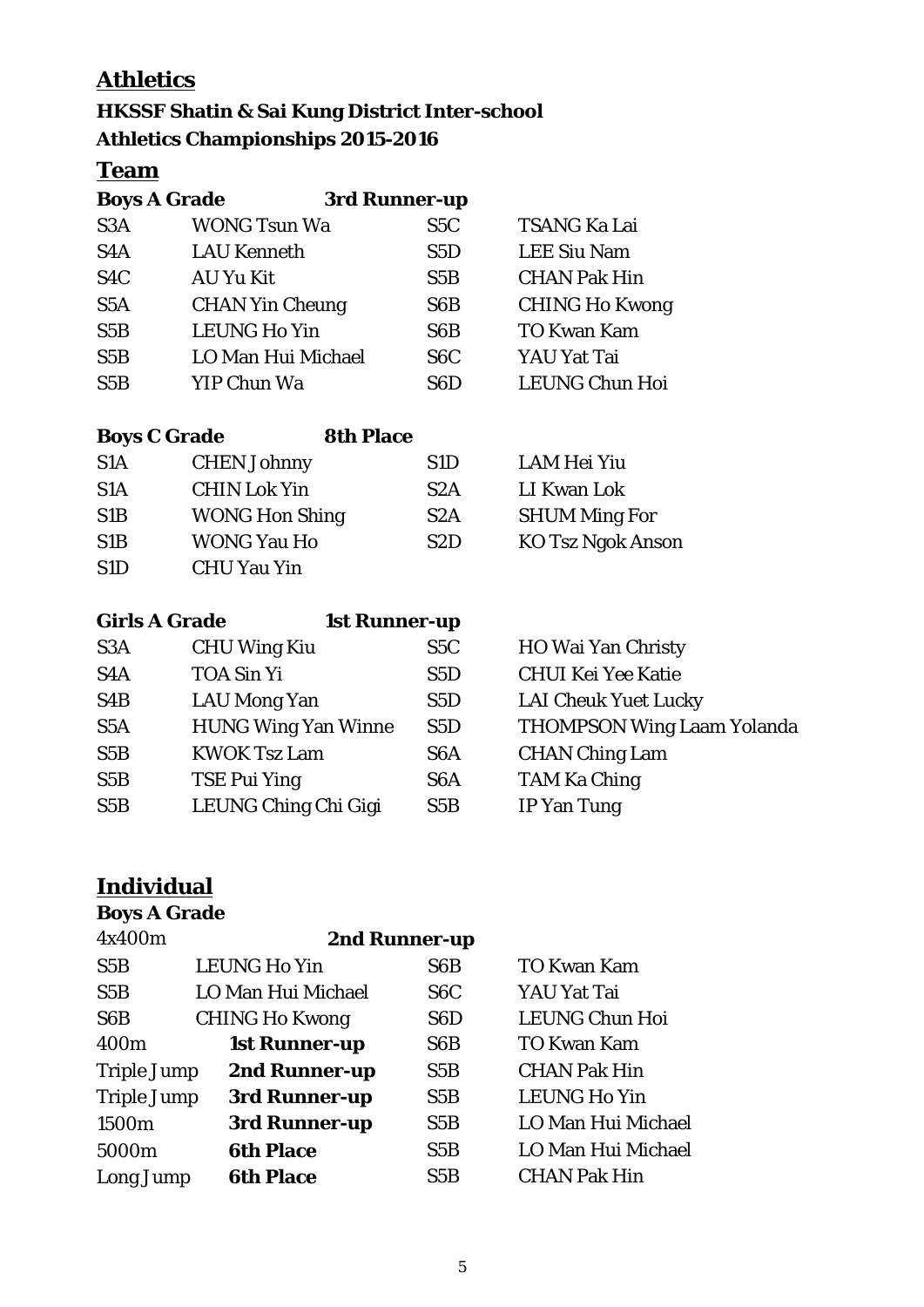#### **Boys B Grade**

| 400m      | <b>7th Place</b> | S4D              | LO Sing Fai           |
|-----------|------------------|------------------|-----------------------|
| Javelin   | <b>Champion</b>  | S <sub>4</sub> D | LIM Tsz Leung         |
| Long Jump | 3rd Runner-up    | S <sub>3</sub> A | <b>CHAN Chung Hin</b> |

#### **Boys C Grade**

| 4x400m           | <b>1st Runner-up</b> |                  |                      |
|------------------|----------------------|------------------|----------------------|
| S <sub>1</sub> A | <b>CHEN Johnny</b>   | S <sub>1</sub> D | <b>CHU Yau Yin</b>   |
| S1A              | <b>CHIN Lok Yin</b>  | S2A              | LI Kwan Lok          |
| 1500m            | <b>6th Place</b>     | S <sub>2</sub> A | <b>SHUM Ming For</b> |
| <b>Shot Put</b>  | <b>Champion</b>      | S2A              | LI Kwan Lok          |

#### **Girls A Grade**

| 4x100m           | <b>Champion</b>      |                  |                             |
|------------------|----------------------|------------------|-----------------------------|
| S3A              | <b>CHU Wing Kiu</b>  | S5B              | <b>TSE Pui Ying</b>         |
| S4B              | <b>LAU Mong Yan</b>  | S5D              | <b>LAI Cheuk Yuet Lucky</b> |
| S5B              | <b>IP</b> Yan Tung   | S5B              | <b>IP Yan Tung</b>          |
| 100m             | <b>1st Runner-up</b> | S5B              | <b>IP Yan Tung</b>          |
| 100 <sub>m</sub> | <b>6th Place</b>     | S5B              | <b>TSE Pui Ying</b>         |
| 200 <sub>m</sub> | <b>Champion</b>      | S5B              | <b>IP Yan Tung</b>          |
| 200 <sub>m</sub> | 7th place            | S5B              | <b>TSE Pui Ying</b>         |
| 400 <sub>m</sub> | <b>Champion</b>      | S4B              | <b>LAU Mong Yan</b>         |
| 400m             | 3rd Runner-up        | S5A              | <b>HUNG Wing Yan Winne</b>  |
| 800m             | <b>Champion</b>      | S4B              | <b>LAU Mong Yan</b>         |
| 800m             | <b>8th Place</b>     | S5A              | <b>HUNG Wing Yan Winne</b>  |
| 1500m            | 3rd Runner-up        | S5D              | <b>CHUI Kei Yee Katie</b>   |
| <b>Shot Put</b>  | 2nd Runner-up        | S <sub>6</sub> A | <b>TAM Ka Ching</b>         |
| <b>Discus</b>    | 3rd Runner-up        | S <sub>6</sub> A | <b>TAM Ka Ching</b>         |

#### **Girls B Grade**

| 4x400m               | <b>8th Place</b>    |                  |                         |
|----------------------|---------------------|------------------|-------------------------|
| S <sub>1</sub> A     | <b>CHANG Yujuan</b> | S <sub>3</sub> A | <b>POON Ki Wing</b>     |
| S <sub>3</sub> A     | <b>LEE Sin Yee</b>  | S <sub>4</sub> A | LEE Hoi Yan             |
| 800 <sub>m</sub>     | <b>6th Place</b>    | S <sub>3</sub> A | POON Ki Wing            |
| <b>Girls C Grade</b> |                     |                  |                         |
| <b>High Jump</b>     | <b>8th Place</b>    | S2A              | <b>CHIANG Hoi Shuen</b> |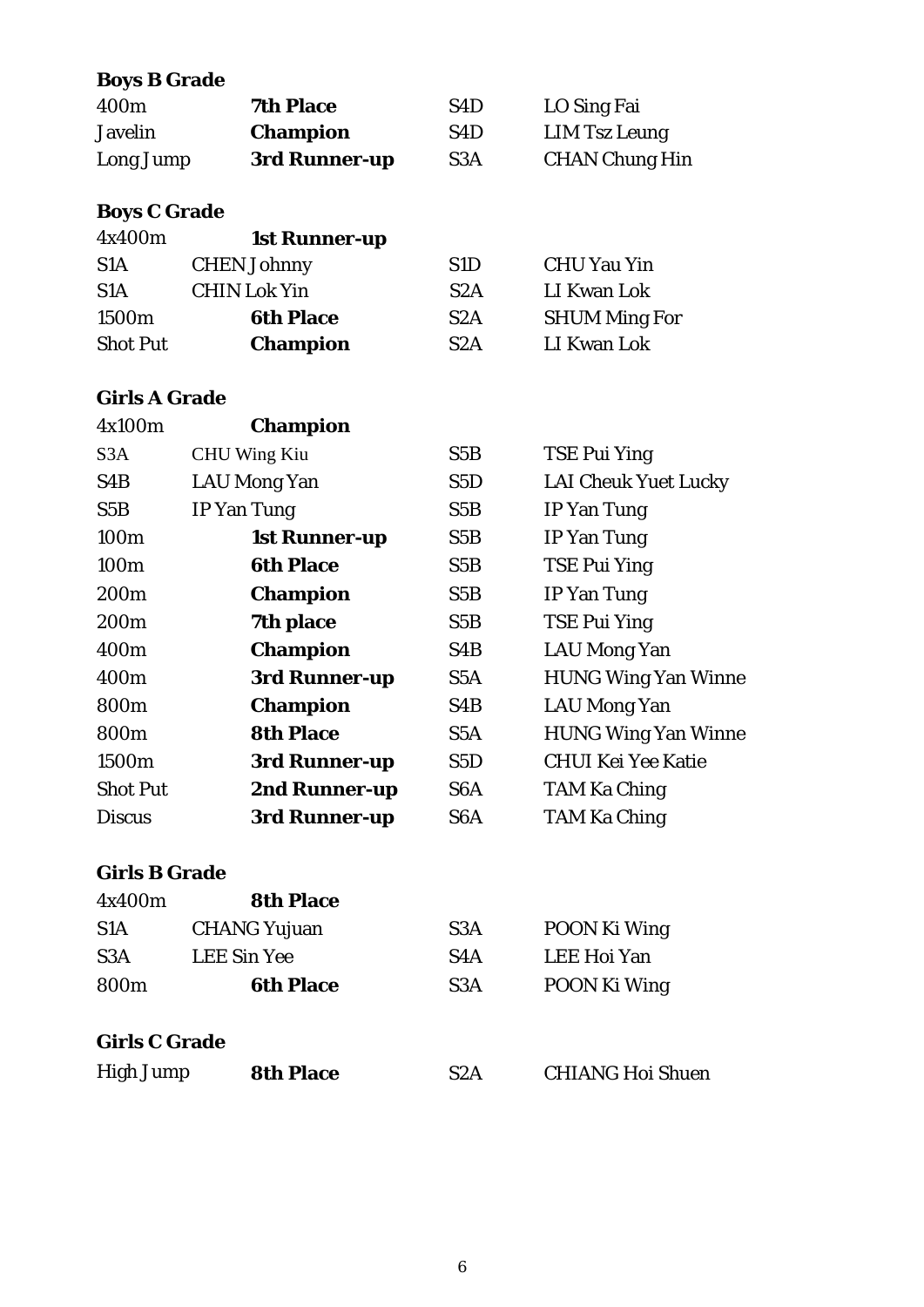## **Badminton**

|                      | <b>HKSSF Shatin &amp; Sai Kung District Inter-School</b> |                  |                  |                                 |
|----------------------|----------------------------------------------------------|------------------|------------------|---------------------------------|
|                      | <b>Badminton Competition 2015-2016</b>                   |                  |                  |                                 |
| <b>Boys A Grade</b>  |                                                          | <b>5th Place</b> |                  |                                 |
| S <sub>4</sub> C     | <b>LEE Cheuk Lon</b>                                     |                  | S <sub>4</sub> C | LO Man Yin                      |
| S5B                  | <b>LEUNG Ho Yin</b>                                      |                  | S5A              | <b>CHOW Siu Hei Christopher</b> |
| S5B                  | <b>POON Cheuk Fai</b>                                    |                  | S5D              | <b>TANG Zi Yuan Einstein</b>    |
| <b>Boys C Grade</b>  |                                                          |                  | 2nd Runner-up    |                                 |
| S <sub>1</sub> A     | <b>HAR Ka Sing</b>                                       |                  | S <sub>2</sub> A | LI Shang Ching                  |
| S1A                  | <b>YIP Man Hin</b>                                       |                  | S2B              | <b>CHAN Ho Wang</b>             |
| S1D                  | <b>CHAN Lincoln</b>                                      |                  | S2D              | <b>HO Nicholas Lok Yin</b>      |
| S2A                  | <b>LEE Cheuk Yin</b>                                     |                  |                  |                                 |
| <b>Girls A Grade</b> |                                                          | <b>5th Place</b> |                  |                                 |
| S <sub>4</sub> C     | <b>CHOW Chung Man</b>                                    |                  | S6C              | <b>FOK Ling Yan</b>             |
| S <sub>6</sub> C     | <b>KEUNG Ching Tung</b>                                  |                  | S <sub>6</sub> C | <b>LUM Tsz Kwan</b>             |
| S <sub>6</sub> D     | <b>IP Yan Tung</b>                                       |                  |                  |                                 |
| <b>Girls C Grade</b> |                                                          |                  | 2nd Runner-up    |                                 |
| S1A                  | <b>MAK Yuen Ling</b>                                     |                  | S2A              | NG Tsoi Yi                      |
| S1B                  | <b>WONG Hoi Laam</b>                                     |                  | S2D              | <b>HO Sin Ting Jasmine</b>      |
| S2A                  | <b>KWOK Tsz Yu</b>                                       |                  | S <sub>2</sub> D | LI Sze Ting                     |
| <b>Basketball</b>    |                                                          |                  |                  |                                 |

## **HKSSF Shatin & Sai Kung District Inter-School Basketball Competition 2015-2016**

| <b>Boys B Grade</b> | <b>Champion</b>             |                  |                            |
|---------------------|-----------------------------|------------------|----------------------------|
| S <sub>3</sub> A    | <b>CHAN Chung Hin</b>       | S3A              | <b>MOK Ka Kit GONTHIER</b> |
| S <sub>3</sub> D    | <b>GONTHIER Ian-francis</b> | S3D              | LEUNG Man Hoi Yennick      |
| S <sub>3</sub> D    | HO Jin Han                  | S <sub>4</sub> C | <b>CHEUNG Pan Hin</b>      |
| S <sub>4</sub> C    | <b>CHEUNG Fung Shek</b>     | S <sub>4</sub> C | <b>TAM Tat Long</b>        |
| S <sub>4</sub> D    | SO Wing Hei                 | S <sub>4</sub> D | LO Sing Fai                |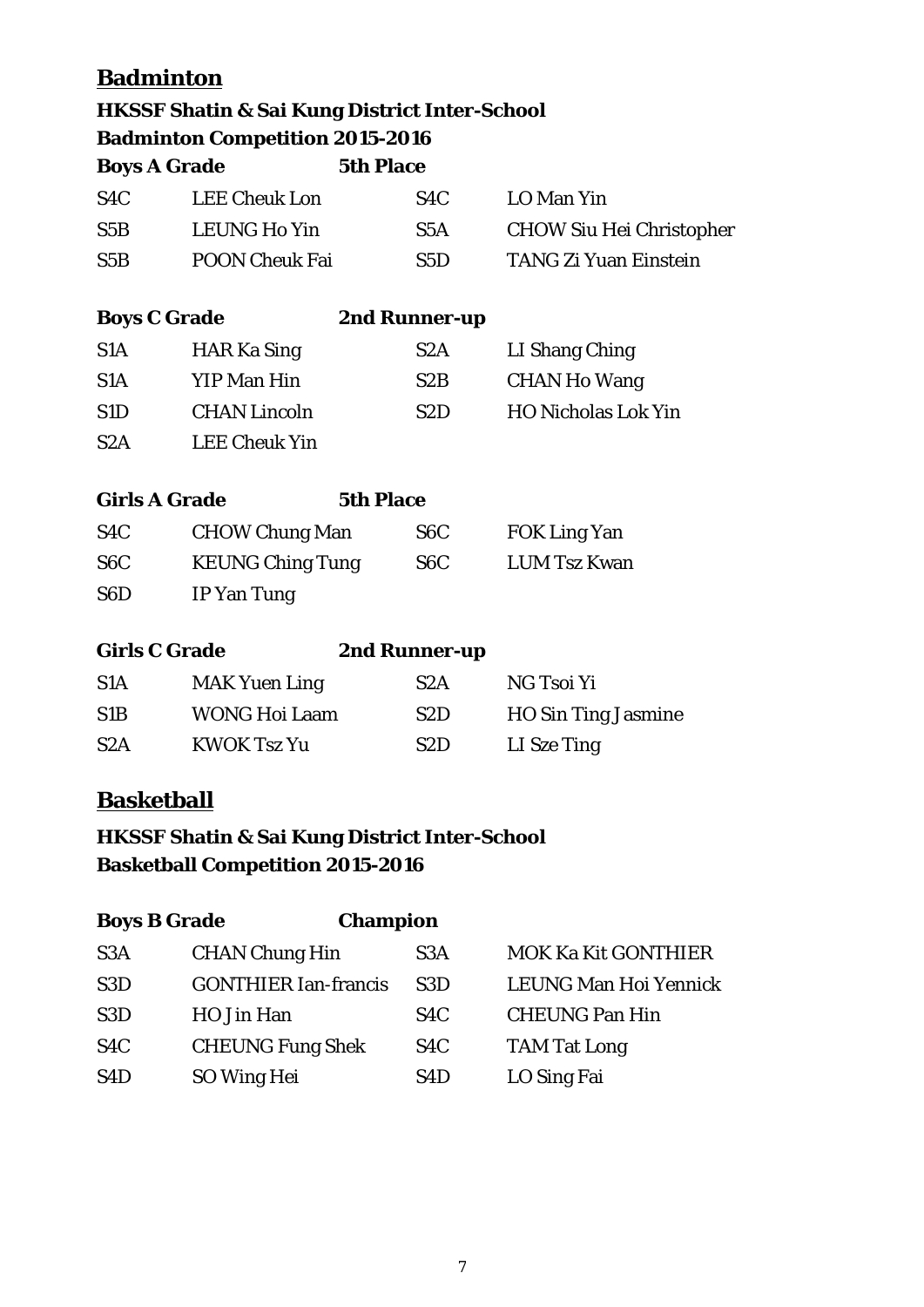| <b>Boys C Grade</b>  |                         | <b>1st Runner-up</b> |                              |
|----------------------|-------------------------|----------------------|------------------------------|
| S1A                  | <b>CHIN Lok Yin</b>     | S <sub>1</sub> D     | <b>CHU Yau Yin</b>           |
| S1A                  | <b>CHEN Johnny</b>      | S2A                  | <b>LEUNG Wang Tak</b>        |
| S1A                  | <b>KWOK Chung Yeung</b> | S2A                  | <b>LEUNG Ho Hei</b>          |
| S <sub>1</sub> D     | <b>LAM Hei Yiu</b>      | S2A                  | <b>KONG Wai Hei</b>          |
| S <sub>1</sub> D     | <b>CHOI Ying Kit</b>    | S <sub>2</sub> C     | <b>CHAN Chun Lap</b>         |
| S <sub>1</sub> D     | <b>YING Fuk Tin</b>     |                      |                              |
|                      |                         |                      |                              |
| <b>Girls B Grade</b> |                         | <b>Champion</b>      |                              |
| S <sub>3</sub> A     | CHU Sui Ching           | S3A                  | <b>WONG King Yee</b>         |
| S3A                  | <b>LAU Wing Lam</b>     | S4D                  | <b>LAI Hong Yuet</b>         |
| S3A                  | <b>LEE Sin Yee</b>      | S4D                  | <b>MAN Nga Tung</b>          |
| S3A                  | POON Ki Wing            | S <sub>3</sub> D     | <b>WONG Nok Ting Sarina</b>  |
|                      |                         |                      |                              |
| <b>Girls C Grade</b> |                         | <b>5th Place</b>     |                              |
| S <sub>1</sub> A     | <b>LAM Chung Yan</b>    | S2D                  | <b>LI Yuen Shan</b>          |
| S1A                  | LI Tsang Yi             | S2A                  | <b>FUNG Sze Ching Cherie</b> |
| S1A                  | <b>WONG Ka Sze</b>      | S1A                  | <b>CHAN Hiu Lam</b>          |
| S2A                  | <b>CHIU Tsz Yin</b>     | S2A                  | <b>CHIANG Hoi Shuen</b>      |
| S2A                  | <b>MA Hiu Ying</b>      | S2A                  | NG Tsoi Yi                   |
|                      |                         |                      |                              |

## **Cross-Country**

## **HKSSF Shatin & Sai Kung District Inter-school Cross-Country Competition 2015-2016**

## **Team**

| <b>Boys A Grade</b>  |                            | 2nd Runner-up    |                           |
|----------------------|----------------------------|------------------|---------------------------|
| S5A                  | <b>HUNG Lok Kin</b>        | S5B              | LO Man Hui Michael        |
| S <sub>6</sub> C     | YAU Yat Tai                | S3A              | <b>WONG Tsun Wa</b>       |
| S <sub>6</sub> D     | LEUNG Chun Hoi             | S <sub>6</sub> B | <b>CHING Ho Kwong</b>     |
| S <sub>4</sub> C     | <b>CHENG Long Ting</b>     | S <sub>4</sub> C | <b>CHUNG Yuk Ting</b>     |
|                      |                            |                  |                           |
| <b>Girls A Grade</b> |                            | <b>5th Place</b> |                           |
| S <sub>6</sub> A     | <b>CHAN Ching Lam</b>      | S5C              | <b>HO Wai Yan Christy</b> |
| S <sub>6</sub> D     | IP Yan Tung                | S5D              | <b>CHUI Kei Yee Katie</b> |
| S5A                  | <b>HUNG Wing Yan Winne</b> | S <sub>4</sub> B | LAU Mong Yan              |

S5B LEUNG Ching Chi Gigi S5B TSE Pui Ying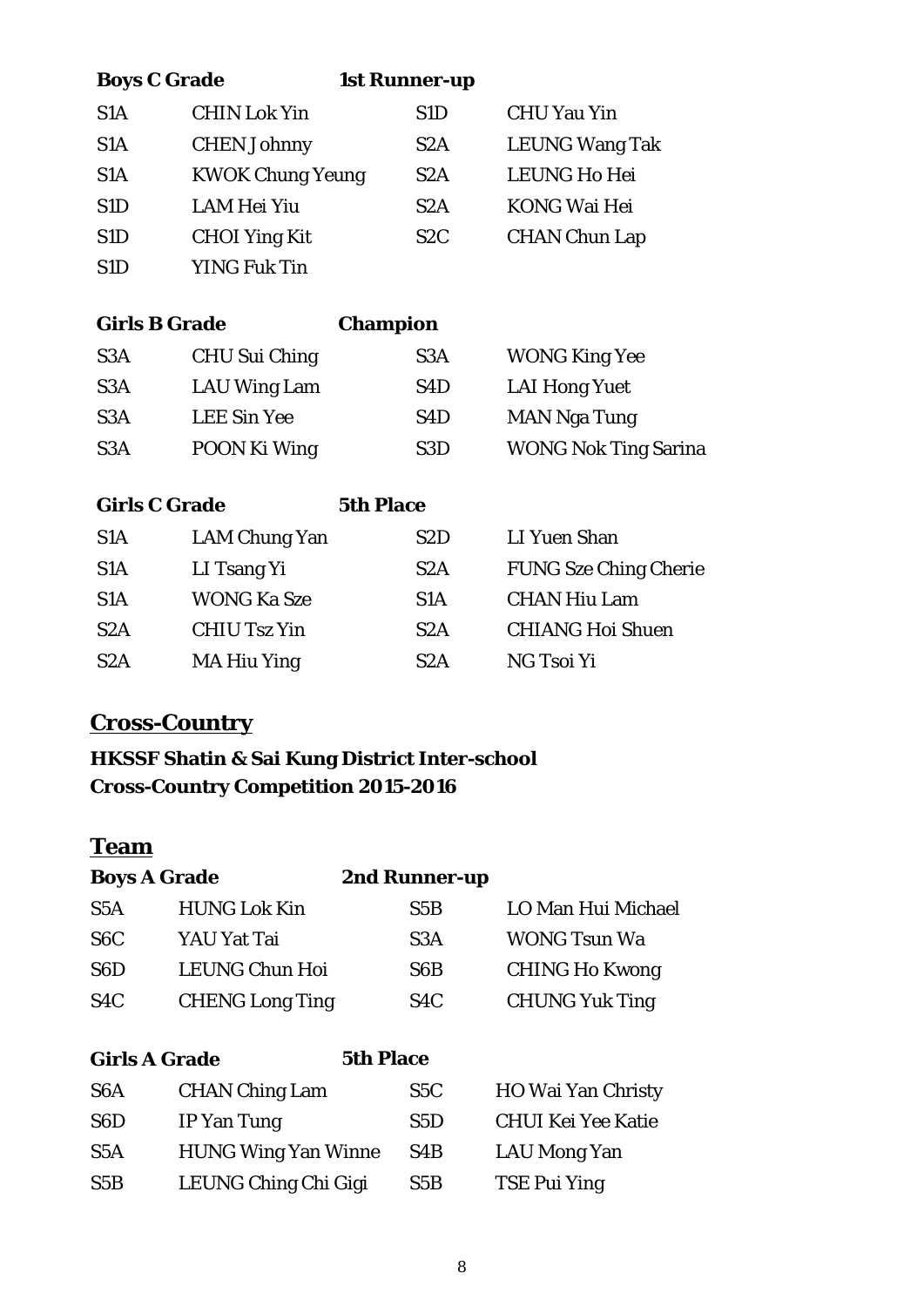| <b>Girls B Grade</b> |                    | 3rd Runner-up    |                  |                      |
|----------------------|--------------------|------------------|------------------|----------------------|
| S <sub>4</sub> B     | NG Cheuk Yi        |                  | S <sub>3</sub> A | <b>WONG King Yee</b> |
| S <sub>4</sub> C     | XU Qi              |                  | S <sub>1</sub> A | <b>CHANG Yujuan</b>  |
| S <sub>3</sub> A     | CHU Sui Ching      |                  | S <sub>2</sub> A | <b>LEUNG Kuk Chi</b> |
| S <sub>3</sub> A     | POON Ki Wing       |                  |                  |                      |
| <b>Girls C Grade</b> |                    | <b>5th Place</b> |                  |                      |
| S2A                  | <b>MOK Sin Yan</b> |                  | S2A              | <b>CHIU Tsz Yin</b>  |

| S <sub>2</sub> A | MA Hiu Ying   | S <sub>1</sub> A | CHAN Hiu Lam      |
|------------------|---------------|------------------|-------------------|
| S <sub>1</sub> A | WONG Ka Sze   |                  | S2A CHAN Hoi Ting |
| S <sub>1</sub> B | WONG Hoi Laam | S <sub>2</sub> A | CHIANG Hoi Shuen  |

## **Individual**

|                   |                  | LO Man Hui Michael |
|-------------------|------------------|--------------------|
| <b>9th Place</b>  | S6D              | LEUNG Chun Hoi     |
| <b>10th Place</b> | S4B              | LAU Mong Yan       |
| <b>10th Place</b> | S <sub>3</sub> A | POON Ki Wing       |
| <b>10th Place</b> | S2A              | <b>MOK Sin Yan</b> |
|                   |                  | 2nd Runner-up S5B  |

#### **Handball**

## **HKSSF Shatin & Sai Kung District Inter-school**

**Handball Competition 2015-2016**

| <b>Boys A Grade</b> |                           | <b>5th Place</b> |                  |                            |
|---------------------|---------------------------|------------------|------------------|----------------------------|
| S <sub>4</sub> A    | <b>TANG Man Tik</b>       |                  | S5D              | <b>LEE Siu Nam</b>         |
| S <sub>5</sub> A    | <b>CHAN Yin Cheung</b>    |                  | S5D              | <b>WONG Tsz Jun Carson</b> |
| S5A                 | <b>HUNG Lok Kin</b>       |                  | S <sub>6</sub> A | <b>CHAU Cheuk Nam</b>      |
| S5B                 | <b>LEUNG Ho Yin</b>       |                  | S <sub>6</sub> B | <b>CHAN Kwok Shu</b>       |
| S5B                 | LO Man Hui Michael        |                  | S6B              | <b>CHOW Wai Yeung</b>      |
| S <sub>5</sub> C    | <b>KABAKLI Kevin Umit</b> |                  | S <sub>6</sub> C | YAU Yat Tai                |
| S5C                 | <b>TSANG Ka Lai</b>       |                  |                  |                            |

#### **Boys B Grade 1st Runner-up**

| S3A              | <b>CHAN Chung Hin</b> | S4C              | <b>MAN Chun Kit</b>   |
|------------------|-----------------------|------------------|-----------------------|
| S3A              | <b>CHI Chun Yin</b>   | S4C              | <b>SEA Long Ching</b> |
| S <sub>3</sub> A | <b>HUI Chun Ho</b>    | S4C              | WONG Ka Chung         |
| S <sub>4</sub> A | <b>LAM Sze Chak</b>   | S <sub>4</sub> D | <b>CHEN Chi Man</b>   |
| S4C              | <b>HUI Ka Ching</b>   | S4D              | LEE Chun Wai          |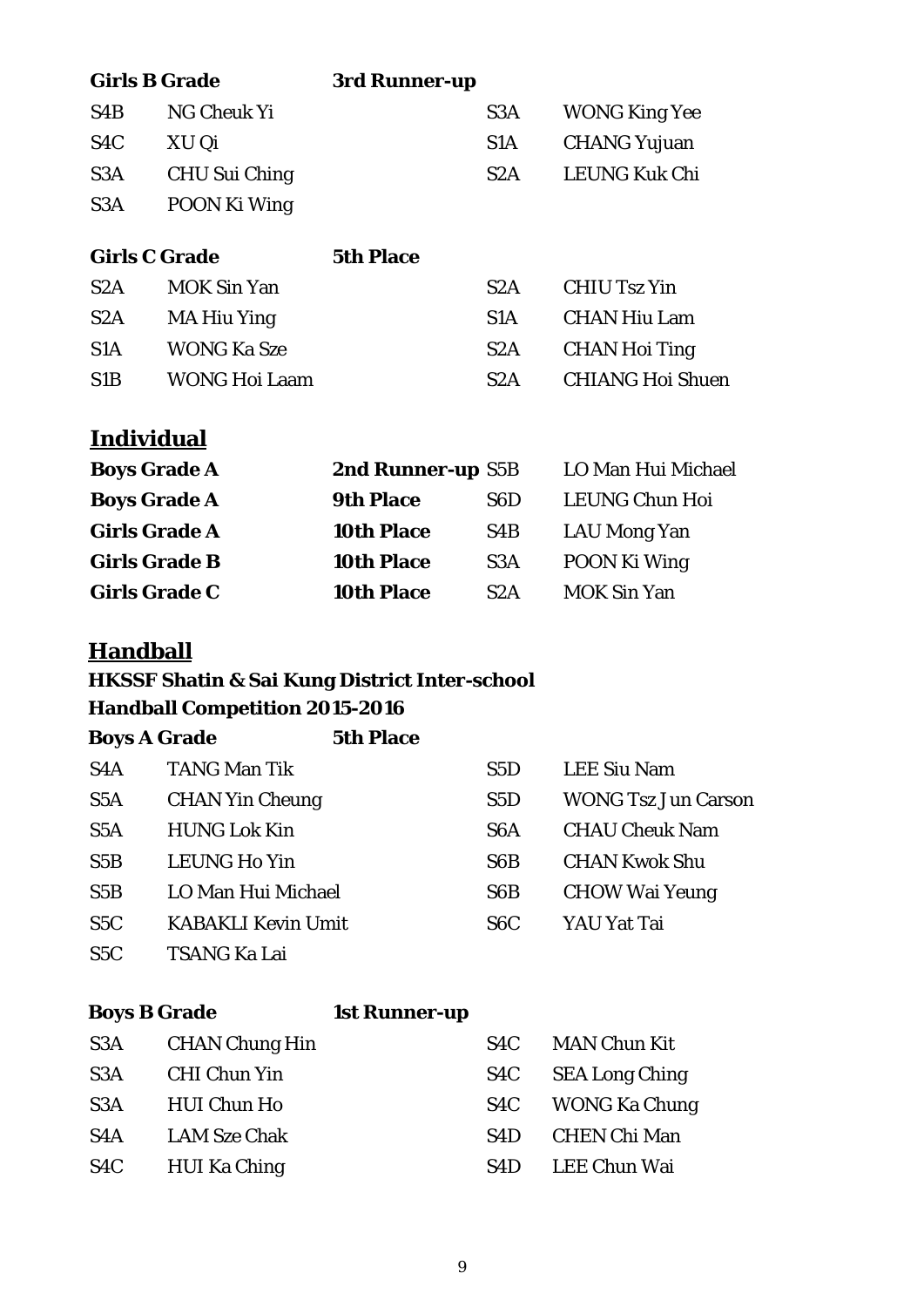| <b>Girls A Grade</b> |                               | <b>5th Place</b> |                  |                                   |
|----------------------|-------------------------------|------------------|------------------|-----------------------------------|
| S5B                  | <b>CHEUNG Wan Lam Charity</b> |                  | S5B              | <b>KWOK Tsz Lam</b>               |
| S5B                  | <b>TSE Pui Ying</b>           |                  | S5B              | LEUNG Ching Chi Gigi              |
| S5D                  | <b>LAI Cheuk Yuet Lucky</b>   |                  | S <sub>5</sub> D | <b>THOMPSON Wing Laam Yolanda</b> |
| S5D                  | TO Yue Fei                    |                  | S <sub>6</sub> A | <b>CHAN Ching Lam</b>             |
| S <sub>6</sub> C     | <b>WU Tsz Yan</b>             |                  | S <sub>6</sub> D | <b>IP Yan Tung</b>                |
| S <sub>6</sub> D     | LING Ga Kei Miyuki            |                  |                  |                                   |

#### **Football**

## **HKSSF Shatin & Sai Kung District Inter-school Football Competition 2015-2016**

| <b>Boys A Grade (DII)</b> | <b>Champion</b>        |                  |                           |
|---------------------------|------------------------|------------------|---------------------------|
| S <sub>4</sub> C          | <b>CHENG Long Ting</b> | S <sub>5</sub> C | <b>CHU Chun Kiu</b>       |
| S <sub>4</sub> D          | <b>CHENG Colin</b>     | S5C              | <b>KABAKLI Kevin Umit</b> |
| S5A                       | <b>CHAN Yin Cheung</b> | S5C              | <b>WONG Yuk Pui</b>       |
| S5A                       | <b>WANG Kwong Yu</b>   | S5C              | <b>YU Yat Long</b>        |
| S5B                       | <b>LEUNG Ho Yin</b>    | S5D              | <b>POON Shing Tung</b>    |
| S5B                       | <b>TSANG Ho Keung</b>  | S <sub>6</sub> B | <b>TO Kwan Kam</b>        |
| S5B                       | <b>WONG Chun Kit</b>   | S <sub>6</sub> C | <b>GRABO Marko</b>        |
| S5C                       | <b>CHAN Kin Fu</b>     | S <sub>6</sub> D | <b>WONG Tsz Ho</b>        |
| S5C                       | <b>CHEUNG Nok</b>      |                  |                           |

## **Boys B Grade (DII) 1st Runner-up**

| S1B              | NG Isaac Tsz Wan      | S <sub>3</sub> C | <b>TSANG Tsz Yin</b>  |
|------------------|-----------------------|------------------|-----------------------|
| S2B              | <b>MOK Wai Hin</b>    | S <sub>4</sub> A | <b>IP Cheuk Nam</b>   |
| S <sub>3</sub> A | <b>CHAN Chung Hin</b> | S <sub>4</sub> A | <b>LAM Sze Chak</b>   |
| S <sub>3</sub> A | <b>CHAN Nok Yin</b>   | S4A              | <b>YUEN Sze Ho</b>    |
| S3A              | <b>CHI Chun Yin</b>   | S <sub>4</sub> C | <b>HUI Ka Ching</b>   |
| S3A              | <b>HUI Chun Ho</b>    | S <sub>4</sub> C | <b>MAN Chun Kit</b>   |
| S <sub>3</sub> A | <b>SHUM Pui Ming</b>  | S <sub>4</sub> C | <b>SEA Long Ching</b> |
| S3B              | YAU Yat Tsun Elvis    | S <sub>4</sub> C | <b>WONG Tik Ka</b>    |
| S <sub>3</sub> C | <b>CHEUNG Tsz Yin</b> | S <sub>4</sub> D | <b>CHEN Chi Man</b>   |
| S <sub>3</sub> C | LAI Lik Chi           | S <sub>4</sub> D | <b>LEE Chun Wai</b>   |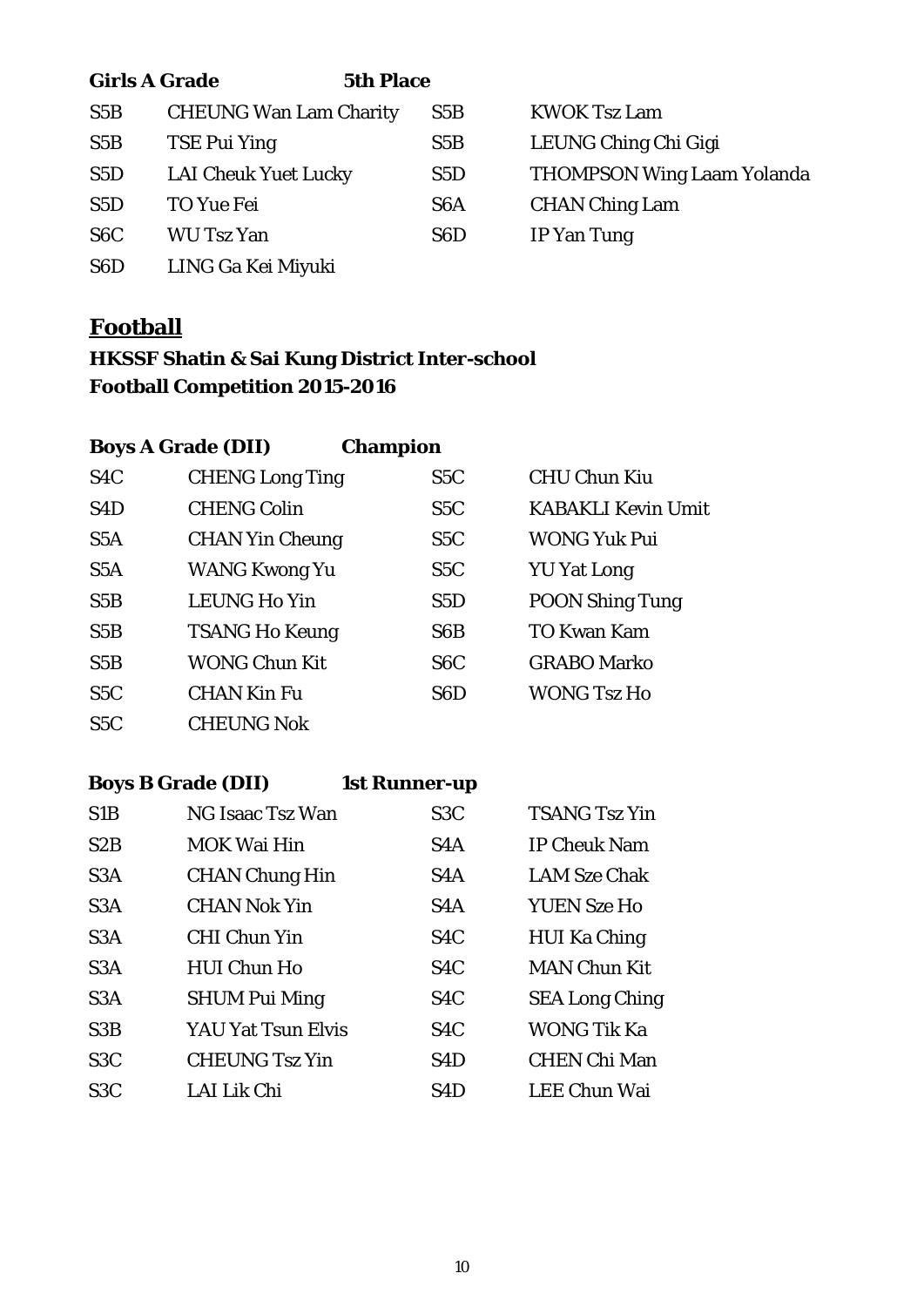|                  | <b>Boys C Grade (DII)</b>    | <b>1st Runner-up</b> |                                  |
|------------------|------------------------------|----------------------|----------------------------------|
| S <sub>1</sub> A | <b>FOK Wai Chung</b>         | S1D                  | LU Kie Sun                       |
| S <sub>1</sub> A | <b>HUI Ka Wai</b>            | S1D                  | <b>YUE Oscar Wai Ching</b>       |
| S <sub>1</sub> A | <b>SEA Long In</b>           | S <sub>2</sub> A     | <b>SHUM Ming For</b>             |
| S <sub>1</sub> A | <b>SMITH Leighton Mark</b>   | S2A                  | YAN Pak Yau                      |
| S1A              | <b>SO Cheuk Nam Chester</b>  | S <sub>2</sub> C     | <b>CHENG Chun Yuen</b>           |
| S1A              | <b>WONG Wai Chun</b>         | S <sub>2</sub> C     | <b>KWONG Wang Tin</b>            |
| S <sub>1</sub> B | <b>LEE Wan Hong</b>          | S <sub>2</sub> C     | <b>CHAN Yip Chun</b>             |
| S1B              | <b>LIANG Fenco Lee</b>       | S <sub>2</sub> D     | <b>BEER Ethan Cato Jefferson</b> |
| S <sub>1</sub> C | <b>HO Kin Fung</b>           | S2D                  | JOBE Ho Hin Sheikh Tijan Brian   |
| S <sub>1</sub> C | <b>WONG Yuk Chun Kenrick</b> | S <sub>2</sub> D     | <b>KO Tsz Ngok Anson</b>         |
| S <sub>1</sub> D | <b>KWOK Chun Hei Kenny</b>   | S <sub>2</sub> D     | <b>LOK Tsz Hei</b>               |
| S <sub>1</sub> D | LAM Hei Yiu                  | S <sub>2</sub> D     | <b>RHEE Sung Min</b>             |
|                  |                              |                      |                                  |

## **Long Distance Run**

## **HKSSF Shatin & Sai Kung District Inter-School Long Distance Run Competition 2015-2016**

## **Team**

| <b>Boys A Grade</b>  | <b>1st Runner-up</b>        |                  |                           |
|----------------------|-----------------------------|------------------|---------------------------|
| S4C                  | AU Yu Kit                   | S5A              | <b>HUNG Lok Kin</b>       |
| S5B                  | LO Man Hui Michael          | S5B              | <b>LEUNG Ho Yin</b>       |
| S5B                  | <b>TSANG Ho Keung</b>       | S5C              | <b>KABAKLI Kevin Umit</b> |
|                      |                             |                  |                           |
| <b>Boys C Grade</b>  | <b>6th Place</b>            |                  |                           |
| S <sub>1</sub> A     | <b>CHEN Johnny</b>          | S <sub>1</sub> A | <b>CHIN Lok Yin</b>       |
| S1A                  | <b>SMITH Leighton Mark</b>  | S <sub>1</sub> B | <b>WONG Hon Shing</b>     |
| S <sub>2</sub> A     | <b>SHUM Ming For</b>        | S <sub>2</sub> D | <b>KO Tsz Ngok Anson</b>  |
|                      |                             |                  |                           |
| <b>Girls A Grade</b> | <b>5th Place</b>            |                  |                           |
| S <sub>5</sub> A     | <b>HUNG Wing Yan Winne</b>  | S5B              | <b>TSE Pui Ying</b>       |
| S5B                  | LEUNG Ching Chi Gigi        | S5C              | <b>HO Wai Yan Christy</b> |
| S5D                  | <b>LAI Cheuk Yuet Lucky</b> | S4B              | LAU Mong Yan              |
|                      |                             |                  |                           |

| <b>Girls B Grade</b> |               | <b>7th Place</b> |                    |  |
|----------------------|---------------|------------------|--------------------|--|
| S <sub>3</sub> A     | CHU Sui Ching | S <sub>3</sub> A | <b>LEE Sin Yee</b> |  |
| S <sub>3</sub> A     | POON Ki Wing  | S4A              | LEE Hoi Yan        |  |
| S <sub>4</sub> C     | XU Qi         |                  |                    |  |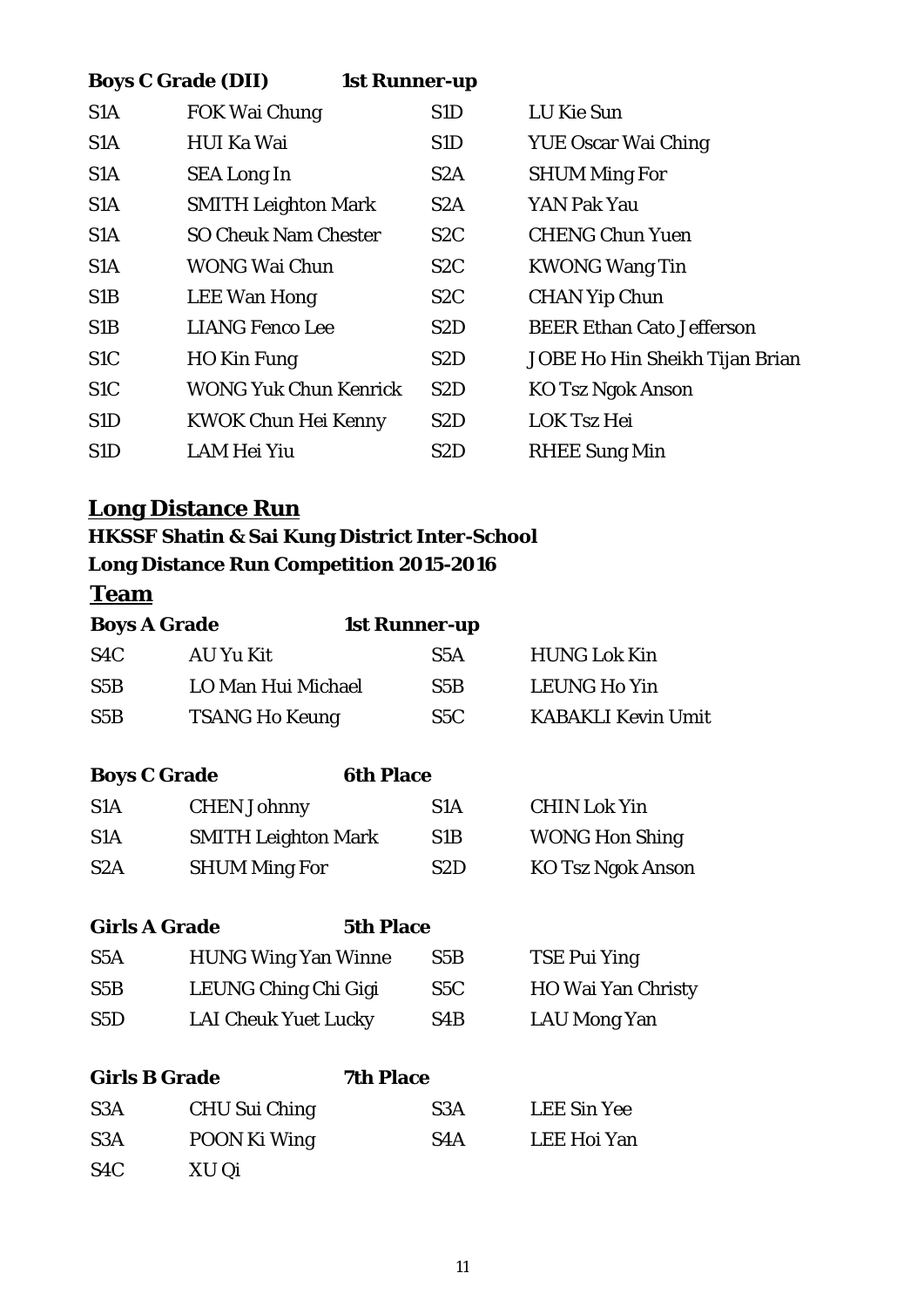| <b>Girls C Grade</b> |                    | <b>7th Place</b> |                             |
|----------------------|--------------------|------------------|-----------------------------|
| S <sub>1</sub> A     | WONG Ka Sze        | S <sub>2</sub> A | <b>CHIANG Hoi Shuen</b>     |
| S2A                  | CHIU Tsz Yin ing   | S <sub>2</sub> A | MA Hiu Ying                 |
| S2A                  | <b>MOK Sin Yan</b> | S <sub>2</sub> D | <b>CHAN Hoi Ting Anisei</b> |

## **Individual**

| <b>Boys Grade A</b>  | <b>7th Place</b> | S5B              | LO Man Hui Michael |
|----------------------|------------------|------------------|--------------------|
| <b>Girls Grade A</b> | 3rd Runner-up    | - S4B            | LAU Mong Yan       |
| <b>Girls Grade B</b> | <b>9th Place</b> | S <sub>3</sub> A | POON Ki Wing       |

## **Table-Tennis**

## **HKSSF Shatin & Sai Kung District Inter-School Table-Tennis Competition 2015-2016**

| <b>Boys A Grade</b>  |                       | <b>5th Place</b>     |                                   |
|----------------------|-----------------------|----------------------|-----------------------------------|
| S4D                  | <b>CHU Man Tik</b>    | S4A                  | <b>TANG Man Tik</b>               |
| S4A                  | <b>CHAN Chun Hang</b> | S5A                  | <b>WANG Kwong Yu</b>              |
| S3B                  | <b>WONG Hok Yin</b>   |                      |                                   |
| <b>Boys B Grade</b>  |                       | <b>5th Place</b>     |                                   |
| S2C                  | <b>LAU Tsz Kit</b>    | S3B                  | <b>MA Lun Ho</b>                  |
| S3A                  | <b>CHAN Chun Kiu</b>  | S <sub>3</sub> C     | LEE Chun Hei                      |
| <b>Boys C Grade</b>  |                       | <b>5th Place</b>     |                                   |
| S1B                  | LEE Lai Hang          | S1D                  | <b>NG Aiden</b>                   |
| S1B                  | YUE Nathan Chun Ting  | S1D                  | <b>WONG Chun Man</b>              |
| S <sub>1</sub> D     | <b>CHAN Tak Ming</b>  | S <sub>2</sub> A     | <b>LEUNG Chak Hin</b>             |
| <b>Girls Grade A</b> |                       | <b>1st Runner-up</b> |                                   |
| S4D                  | <b>CHAN Hong Tin</b>  | S5D                  | <b>THOMPSON Wing Laam Yolanda</b> |
| S <sub>4</sub> D     | <b>MUI</b> Sze Yan    |                      |                                   |
|                      |                       |                      |                                   |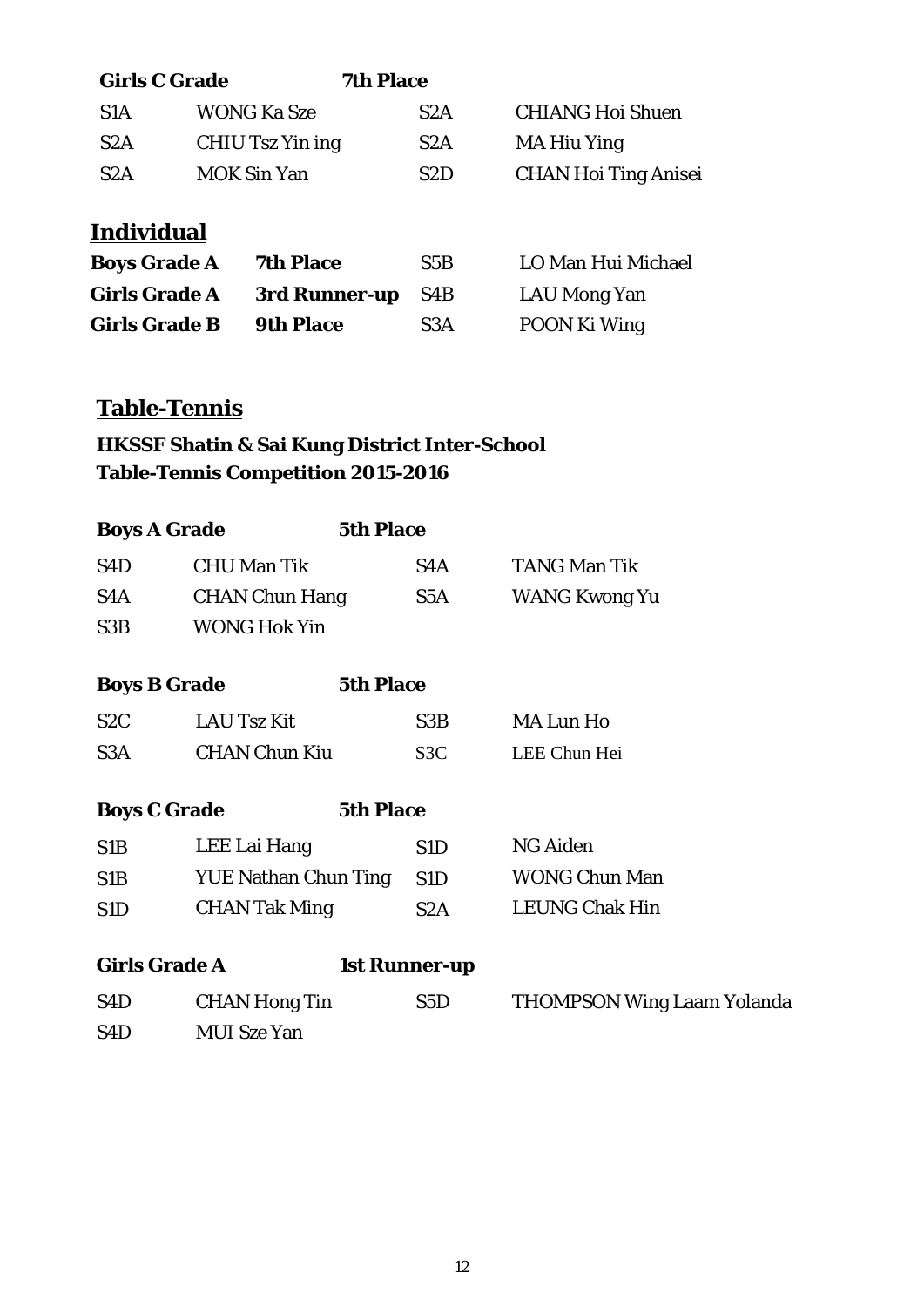## **Swimming**

### **HKSSF Shatin & Sai Kung District Inter-school Swimming Championships 2015-2016**

#### **Team**

| <b>Boys A Grade</b>       | <b>1st Runner-up</b> |                       |  |
|---------------------------|----------------------|-----------------------|--|
| <b>WONG Tsun Wa</b>       | S <sub>5</sub> C     | <b>YUEN Pak Ho</b>    |  |
| <b>LO Cheuk Nam</b>       | S <sub>6</sub> B     | <b>TO Kwan Kam</b>    |  |
| LO Man Hui Michael        | S6B                  | <b>WONG Ho Hin</b>    |  |
| <b>KABAKLI Kevin Umit</b> | S6C                  | YAU Yat Tai           |  |
| TSE Fai Ho                | S <sub>6</sub> D     | <b>LEUNG Chun Hoi</b> |  |
|                           |                      |                       |  |

| <b>Boys B Grade</b> | <b>5th Place</b>          |                  |                             |
|---------------------|---------------------------|------------------|-----------------------------|
| S <sub>2</sub> A    | <b>TSOI Ka Chuen</b>      | S <sub>4</sub> A | <b>CHEUNG Ho Chuen</b>      |
| S <sub>3</sub> A    | <b>CHAN Ho Ming</b>       | S <sub>4</sub> B | YEUNG Wai Chun              |
| S <sub>3</sub> A    | <b>CHAN Nok Yin</b>       | S <sub>4</sub> C | <b>FUNG Chi Hin Vincent</b> |
| S <sub>3</sub> A    | <b>KWAN Ho Lun Adrian</b> | S <sub>4</sub> C | <b>HUI Ka Ching</b>         |
| S <sub>3</sub> A    | <b>KWOK Pan Shing</b>     | S <sub>4</sub> D | <b>CHAN Cheuk Hin</b>       |
| S <sub>3</sub> C    | <b>CHAN Kei Lun</b>       |                  |                             |

| <b>Boys C Grade</b> | <b>7th Place</b>          |                  |                       |
|---------------------|---------------------------|------------------|-----------------------|
| S <sub>1</sub> A    | <b>CHAN Ki Tak Kelvin</b> | S <sub>1</sub> D | <b>YEUNG Yat Long</b> |
| S <sub>1</sub> A    | <b>KWAN Tin Shun</b>      | S2A              | <b>LEUNG Hok Fung</b> |
| S <sub>1</sub> A    | <b>Kwok Chung Yeung</b>   | S2A              | <b>LEUNG Wang Tak</b> |
| S <sub>1</sub> A    | <b>WONG Yuk Yin Ryan</b>  | S2B              | LO Tsz Kin            |
| S1B                 | <b>MAK Sik Yu</b>         | S2D              | <b>CHONG Man Lok</b>  |
| C1D                 | 17 TI TI TI TI T          |                  |                       |

S1B YIU Wun Hei

|  | <b>Girls A Grad</b> |
|--|---------------------|
|  |                     |

**Girls A Grade 2nd Runner-up**

| S <sub>3</sub> D | <b>LIU Wing Sum</b>         | S <sub>6</sub> A | <b>CHAN Ching Lam</b> |
|------------------|-----------------------------|------------------|-----------------------|
| S2A              | <b>LEUNG Kuk Chi</b>        | S <sub>6</sub> C | LI Wing Yan           |
| S2A              | <b>LIN</b> Yitong           | S <sub>6</sub> C | <b>WONG Hoi Ying</b>  |
| S <sub>3</sub> D | <b>TAM Stephanie Minnie</b> | S <sub>6</sub> C | <b>WU Tsz Yan</b>     |
| S <sub>2</sub> D | <b>FAN Yee Ki</b>           | S <sub>6</sub> D | <b>CHENG Wai Ting</b> |
| S <sub>5</sub> A | <b>HUNG Wing Yan Winne</b>  | S <sub>6</sub> D | IP Yan Tung           |
| S5D              | <b>CHUI Kei Yee Katie</b>   | S <sub>6</sub> D | LING Ga Kei Miyuki    |

**Girls B Grade 2nd Runner-up**

| S <sub>1</sub> A | <b>CHANG Yujuan</b>   | S <sub>4</sub> A | LEE Hoi Yan           |
|------------------|-----------------------|------------------|-----------------------|
| S <sub>3</sub> A | AU Ka Hei             | S <sub>2</sub> C | <b>CHANG Nok Tung</b> |
| S <sub>3</sub> A | <b>CHEUNG Ovin</b>    | S2C              | LEUNG Ka Wai          |
| S <sub>3</sub> A | <b>CHEUNG Sien Yu</b> | S4B              | <b>MAK Shun Yan</b>   |
| S <sub>3</sub> A | <b>LEE Yee Kwan</b>   | S <sub>4</sub> D | YEUNG Cheuk Hei       |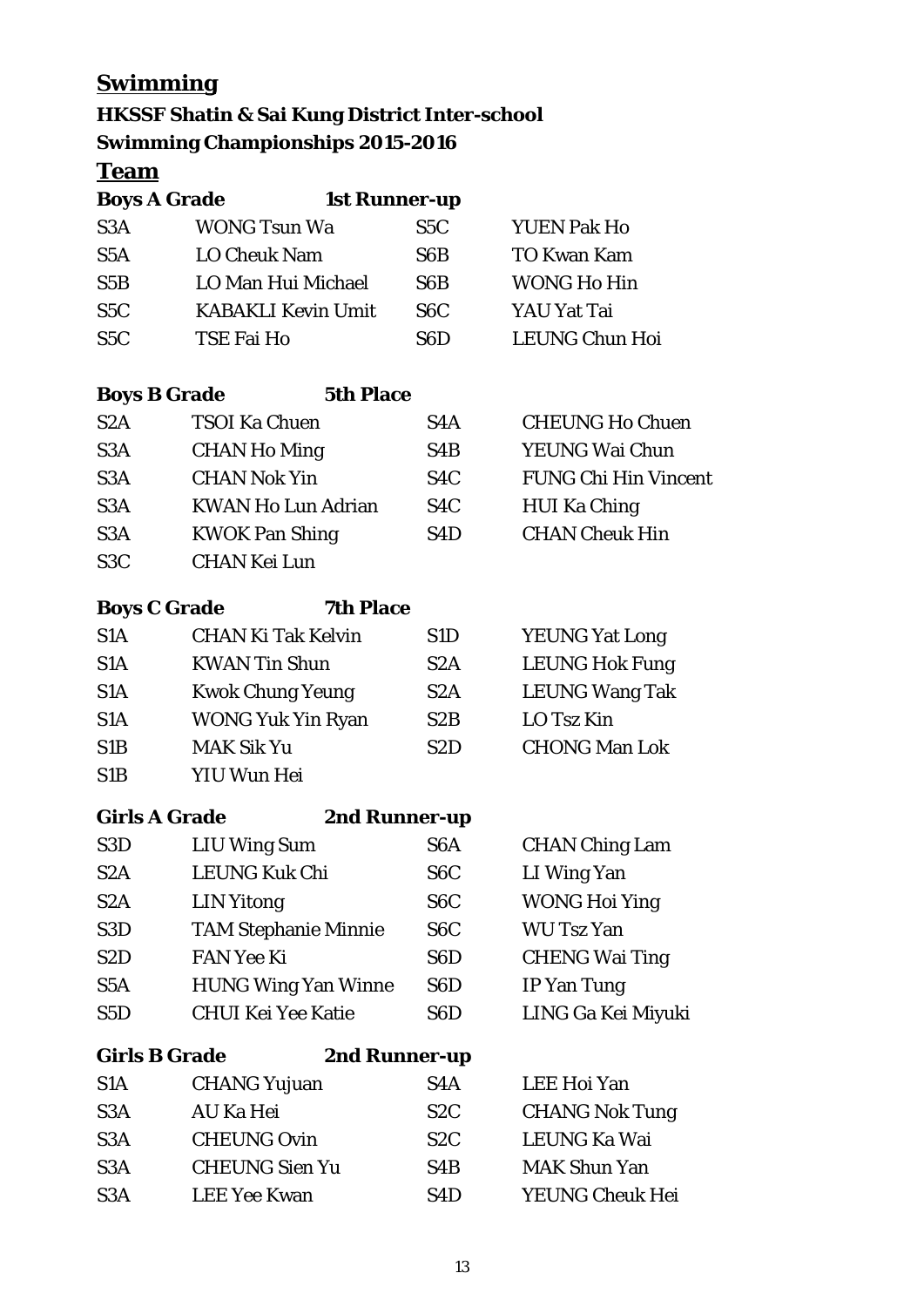| <b>Girls C Grade</b> | <b>7th Place</b>                |                  |                             |
|----------------------|---------------------------------|------------------|-----------------------------|
| S <sub>1</sub> A     | LAW Wai Ching                   | S <sub>1</sub> C | <b>CHAN Yee Lam</b>         |
| S <sub>2</sub> A     | <b>CHAN Sum Yuet</b>            | S <sub>1</sub> C | <b>LEUNG Pui Yin Edith</b>  |
| S2A                  | <b>CHIANG Hoi Shuen</b>         | S2B              | <b>LEUNG Sin Wai</b>        |
| S <sub>2</sub> A     | <b>FUNG Chung Sze Priscilla</b> | S <sub>2</sub> C | <b>CHEN Xiao Ping Grace</b> |
| S <sub>1</sub> B     | <b>KWONG Chun Chun</b>          | S2C              | <b>YIP Kwan Lam</b>         |
| S2A                  | <b>MOK Sin Yan</b>              | S2D              | NG Hoi Lam                  |
| S2B                  | <b>LAU Tsz Ting Irene</b>       |                  |                             |
|                      |                                 |                  |                             |

## **Individual**

#### **Boys A Grade**

| 4x50 Freestyle Relay                    | <b>Champion</b>  |                  |                       |
|-----------------------------------------|------------------|------------------|-----------------------|
| <b>WONG Tsun Wa</b><br>S <sub>3</sub> A |                  | S <sub>6</sub> C | YAU Yat Tai           |
| LO Man Hui Michael<br>S5B               |                  | S <sub>6</sub> D | <b>LEUNG Chun Hoi</b> |
| 4x50 Medley Relay                       | 3rd Runner-up    |                  |                       |
| TSE Fai Ho<br>S <sub>5</sub> C          |                  | S <sub>6</sub> B | <b>TO Kwan Kam</b>    |
| <b>YUEN Pak Ho</b><br>S5C               |                  | S6B              | <b>WONG Ho Hin</b>    |
| 200m Individual Medley                  | <b>Champion</b>  | S <sub>6</sub> D | <b>LEUNG Chun Hoi</b> |
| 100m Backstroke                         | <b>Champion</b>  | S <sub>6</sub> D | <b>LEUNG Chun Hoi</b> |
| 200m Breaststroke                       | 1st Runner-up    | S5B              | LO Man Hui Michael    |
| 100m Breaststroke                       | 2nd Runner-up    | S5B              | LO Man Hui Michael    |
| 200m Freestyle                          | <b>5th Place</b> | S <sub>6</sub> C | YAU Yat Tai           |
| 50m Freestyle                           | <b>6th Place</b> | S <sub>3</sub> A | <b>WONG Tsun Wa</b>   |
| 100m Freestyle                          | <b>7th Place</b> | S <sub>3</sub> A | <b>WONG Tsun Wa</b>   |
| <b>50m Breast Stroke</b>                | <b>7th Place</b> | S <sub>6</sub> B | TO Kwan Kam           |
| 50m Butterfly                           | <b>8th Place</b> | S <sub>6</sub> C | YAU Yat Tai           |
| 100m Back Stroke                        | <b>8th Place</b> | S5A              | <b>LO Cheuk Nam</b>   |

## **Boys B Grade**

| 4x50 Medley Relay                       | <b>5th Place</b> |                  |                           |
|-----------------------------------------|------------------|------------------|---------------------------|
| <b>CHAN Ho Ming</b><br>S <sub>3</sub> A |                  | S <sub>3</sub> A | <b>KWAN Ho Lun Adrian</b> |
| <b>YEUNG Wai Chun</b><br>S4B            |                  | S <sub>4</sub> C | <b>HUI Ka Ching</b>       |
| 4x50 Freestyle Relay                    | <b>5th Place</b> |                  |                           |
| <b>TSOI Ka Chuen</b><br>S2A             |                  | S <sub>3</sub> A | <b>KWOK Pan Shing</b>     |
| <b>CHAN Kei Lun</b><br>S <sub>3</sub> C |                  | S <sub>4</sub> A | <b>CHEUNG Ho Chuen</b>    |
| 50m Freestyle                           | <b>5th Place</b> | S <sub>4</sub> B | YEUNG Wai Chun            |
| 100m Freestyle                          | <b>5th Place</b> | S <sub>4</sub> B | <b>YEUNG Wai Chun</b>     |
| 100m Back Stroke                        | <b>5th Place</b> | S <sub>3</sub> A | <b>KWOK Pan Shing</b>     |
| 200m Individual Medley                  | <b>7th Place</b> | S <sub>2</sub> A | <b>TSOI Ka Chuen</b>      |
| <b>50m Back Stroke</b>                  | <b>7th Place</b> | S <sub>3</sub> A | <b>CHAN Ho Ming</b>       |
| <b>50m Back Stroke</b>                  | <b>8th Place</b> | S <sub>3</sub> A | <b>KWOK Pan Shing</b>     |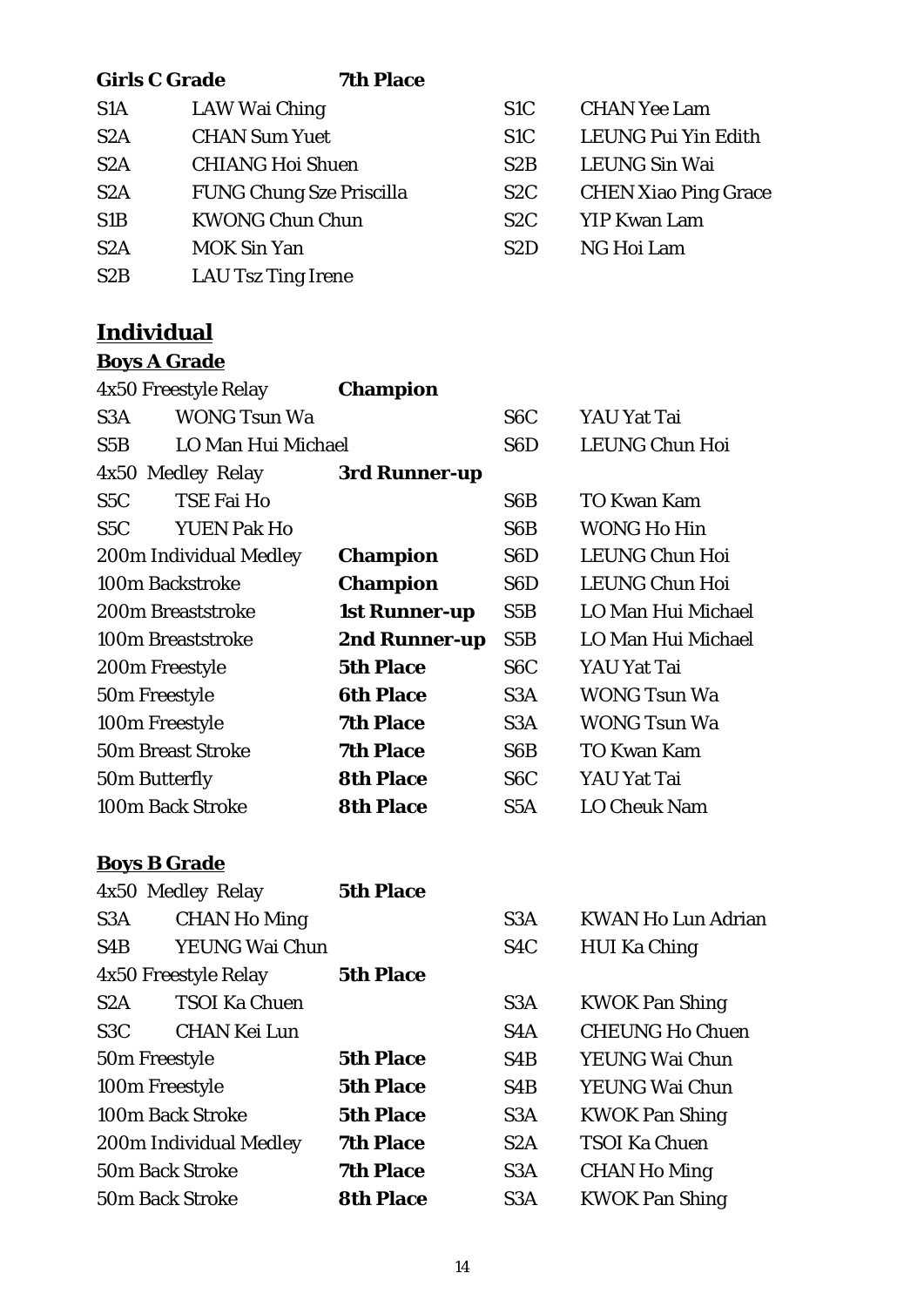## **Boys C Grade**

|                  | 4x50 Freestyle Relay      | 2nd Runner-up        |                  |                           |
|------------------|---------------------------|----------------------|------------------|---------------------------|
| S1A              | <b>CHAN Ki Tak Kelvin</b> |                      | S2A              | <b>LEUNG Hok Fung</b>     |
| S <sub>1</sub> A | <b>WONG Yuk Yin Ryan</b>  |                      | S <sub>2</sub> D | <b>CHONG Man Lok</b>      |
|                  |                           |                      |                  |                           |
|                  | 4x50 Medley Relay         | <b>6th Place</b>     |                  |                           |
| S <sub>1</sub> A | <b>KWOK Chung Yeung</b>   |                      | S <sub>1</sub> B | <b>MAK Sik Yu</b>         |
| S <sub>1</sub> B | YIU Wun Hei               |                      | S2B              | LO Tsz Kin                |
|                  | 200m Freestyle            | <b>Champion</b>      | S <sub>1</sub> A | <b>WONG Yuk Yin Ryan</b>  |
| 50m Freestyle    |                           | 2nd Runner-up        | S <sub>1</sub> A | <b>WONG Yuk Yin Ryan</b>  |
|                  | 200m Freestyle            | <b>8th Place</b>     | S1A              | <b>CHAN Ki Tak Kelvin</b> |
|                  |                           |                      |                  |                           |
|                  | <b>Girls A Grade</b>      |                      |                  |                           |
|                  | 4x50m Medley Relay        | <b>Champion</b>      |                  |                           |
| S5D              | <b>CHUI Kei Yee Katie</b> |                      | S <sub>6</sub> C | LI Wing Yan               |
| S <sub>6</sub> A | <b>CHAN Ching Lam</b>     |                      | S <sub>6</sub> C | <b>WU Tsz Yan</b>         |
|                  |                           |                      |                  |                           |
|                  | 4x50m Medley Relay        | <b>6th Place</b>     |                  |                           |
| S <sub>6</sub> C | <b>WONG Hoi Ying</b>      |                      | S <sub>6</sub> D | <b>CHENG Wai Ting</b>     |
| S <sub>6</sub> D | <b>IP Yan Tung</b>        |                      | S <sub>6</sub> D | LING Ga Kei Miyuki        |
|                  | 50m Breaststroke          | <b>Champion</b>      | S <sub>5</sub> D | <b>CHUI Kei Yee Katie</b> |
|                  | 100m Backstroke           | <b>Champion</b>      | S <sub>6</sub> C | <b>WU Tsz Yan</b>         |
| 50m Butterfly    |                           | <b>1st Runner-up</b> | S <sub>6</sub> C | <b>WU Tsz Yan</b>         |
|                  | 100m Breaststroke         | <b>1st Runner-up</b> | S <sub>5</sub> D | <b>CHUI Kei Yee Katie</b> |
|                  | 200m Individual Medley    | <b>1st Runner-up</b> | S <sub>6</sub> A | <b>CHAN Ching Lam</b>     |
| 50m Butterfly    |                           | 2nd Runner-up        | S <sub>6</sub> C | LI Wing Yan               |
| 50m Freestyle    |                           | 2nd Runner-up        | S <sub>6</sub> C | LI Wing Yan               |
|                  | 100m Breaststroke         | 3rd Runner-up        | S <sub>6</sub> A | <b>CHAN Ching Lam</b>     |
|                  | 50m Backstroke            | <b>5th Place</b>     | S <sub>6</sub> C | <b>WONG Hoi Ying</b>      |
|                  | 200m Individual Medley    | <b>7th Place</b>     | S <sub>6</sub> D | <b>CHENG Wai Ting</b>     |
|                  |                           |                      |                  |                           |
|                  | <b>Girls B Grade</b>      |                      |                  |                           |
|                  | 4 x 50m Freestyle Relay   | <b>1st Runner-up</b> |                  |                           |
| S <sub>1</sub> A | <b>CHANG Yujuan</b>       |                      | S <sub>4</sub> A | LEE Hoi Yan               |
| S <sub>3</sub> A | <b>LEE Yee Kwan</b>       |                      | S <sub>3</sub> A | <b>CHEUNG Sien Yu</b>     |
|                  | 4 x 50m Medley Relay      | <b>7th Place</b>     |                  |                           |
| S <sub>3</sub> A | AU Ka Hei                 |                      | S <sub>3</sub> B | YEUNG Hoi Kiu Melody      |
| S4B              | <b>MAK Shun Yan</b>       |                      | S <sub>4</sub> D | YEUNG Cheuk Hei           |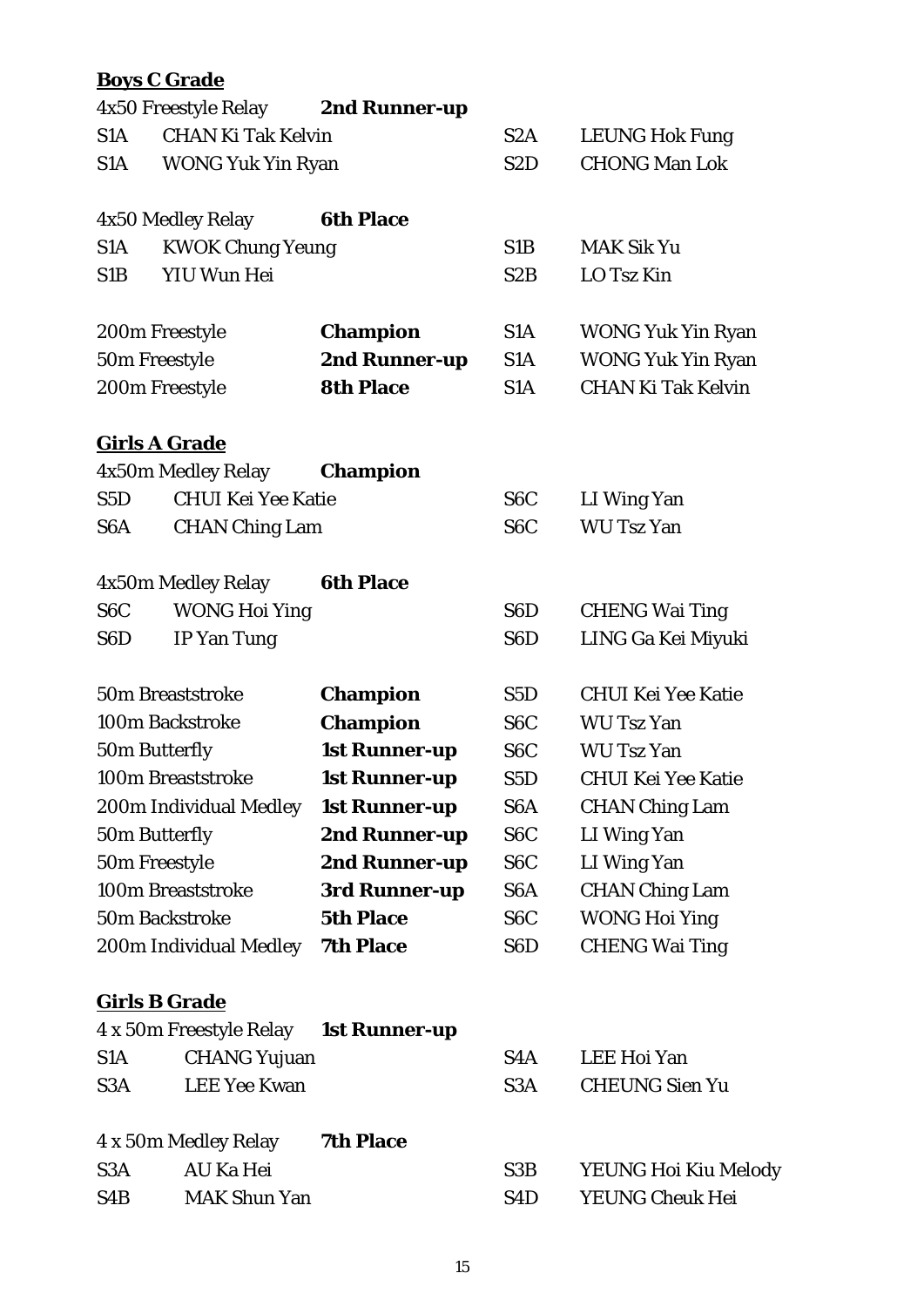#### **Girls B Grade**

| 50m Breaststroke       | <b>Champion</b> | S <sub>1</sub> A | <b>CHANG Yujuan</b>   |
|------------------------|-----------------|------------------|-----------------------|
| 200m Individual Medley | 2nd Runner-up   | S <sub>3</sub> A | <b>CHEUNG Sien Yu</b> |
| 200m Breaststroke      | <b>Champion</b> | S1A              | <b>CHANG Yujuan</b>   |
| 200m Breaststroke      | 3rd Runner-up   | S <sub>3</sub> A | <b>LEE Yee Kwan</b>   |

#### **Girls C Grade**

| 4 x 50m Freestyle Relay |                                 | <b>1st Runner-up</b> |     |                                 |
|-------------------------|---------------------------------|----------------------|-----|---------------------------------|
| S <sub>2</sub> A        | <b>FUNG Chung Sze Priscilla</b> |                      | S2B | <b>LEUNG Sin Wai</b>            |
| S2A                     | <b>MOK Sin Yan</b>              |                      | S2C | <b>YIP Kwan Lam</b>             |
| 100m Back Stroke        |                                 | 3rd Runner-up        | S2A | <b>FUNG Chung Sze Priscilla</b> |
| 200m Individual Medley  |                                 | 3rd Runner-up        | S2C | <b>YIP Kwan Lam</b>             |
| <b>50m Back Stroke</b>  |                                 | <b>5th Place</b>     | S2A | <b>FUNG Chung Sze Priscilla</b> |
| 50m Freestyle           |                                 | <b>5th Place</b>     | S2A | <b>MOK Sin Yan</b>              |
| 100m Freestyle          |                                 | <b>6th Place</b>     | S2A | <b>MOK Sin Yan</b>              |
|                         | <b>50m Breast Stroke</b>        | <b>8th Place</b>     | S2A | <b>CHIANG Hoi Shuen</b>         |

## **Volleyball**

#### **HKSSF Shatin & Sai Kung District Inter-school Volleyball Competition 2015-2016 Boys A Crade (DII)** Champio

|                  | <b>BOYS A Grade (DII)</b><br><b>Champion</b> |                  |                              |
|------------------|----------------------------------------------|------------------|------------------------------|
| S <sub>5</sub> A | WANG Kwong Yu                                | S5B              | <b>LEUNG Ho Yin</b>          |
| S <sub>5</sub> C | <b>WONG Chun Kit</b>                         | S5C              | <b>CHU Chun Kiu</b>          |
| S <sub>5</sub> C | PANG Tin Yan Ryan                            | S <sub>5</sub> C | <b>SAT Pak Long</b>          |
| S <sub>5</sub> C | <b>WONG Yuk Pui</b>                          | S <sub>5</sub> C | <b>YUEN Pak Ho</b>           |
| S5D              | <b>POON Shing Tung</b>                       | S <sub>5</sub> D | <b>TANG Zi Yuan Einstein</b> |
| S5D              | <b>WONG Tsun Ming</b>                        |                  |                              |

#### **Boys B Grade (DII) 2nd Runner-up**

| S2A | HUI Sai Yin             |     | S2D LI Eric John |
|-----|-------------------------|-----|------------------|
| S3A | <b>CHAN Chun Kiu</b>    | S3A | CHAN Chung Hin   |
| S3A | <b>CHI Chun Yin</b>     | S3A | HUI Chun Ho      |
| S3D | YAN Benson Cb           | S4A | LAM Sze Chak     |
| S4C | <b>CHEUNG Fung Shek</b> |     |                  |

#### **Boys C Grade (DII) 1st Runner up**

| S <sub>1</sub> A | <b>CHAN Alex Brian</b>  | S <sub>1</sub> A | <b>CHIN Lok Yin</b>  |
|------------------|-------------------------|------------------|----------------------|
| S <sub>1</sub> A | <b>KWOK Chung Yeung</b> | S <sub>1</sub> B | <b>WONG Tsun Yin</b> |
| S <sub>1</sub> D | LAM Hei Yiu             | S <sub>2</sub> A | LAW Chun Yat         |
| S2A              | LI Kwan Lo              | S <sub>2</sub> A | <b>SHUM Ming For</b> |
| S2A              | <b>TANG Hoo Yik</b>     |                  |                      |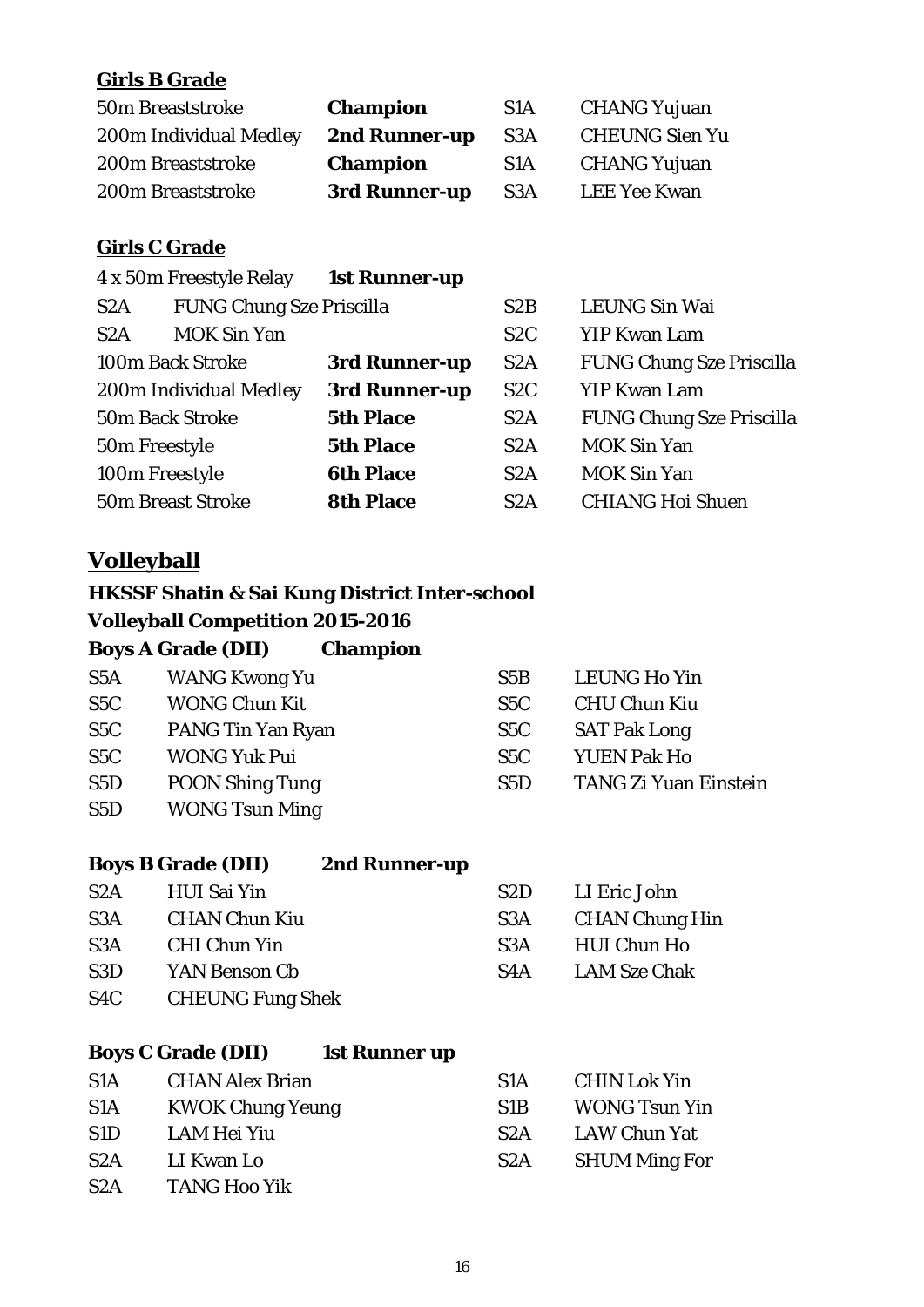## **Girls B Grade (DII) 5th Place**

| CHU Sui Ching               | S <sub>3</sub> A | <b>CHUNG Brienne Chloe</b> |
|-----------------------------|------------------|----------------------------|
| <b>LEE Sin Yee</b>          | S <sub>3</sub> A | LEE Tsz Ching              |
| POON Ki Wing                | S <sub>3</sub> A | <b>TSE Wing Suet</b>       |
| <b>WONG King Yee</b>        | S <sub>3</sub> A | <b>WONG Shu Wing</b>       |
| <b>WONG Nok Ting Sarina</b> |                  |                            |
|                             |                  |                            |

|                  | <b>Girls C Grade (DII)</b> | <b>5th Place</b> |                  |                     |
|------------------|----------------------------|------------------|------------------|---------------------|
| S <sub>1</sub> B | LAM Yan Yi                 |                  | S <sub>1</sub> B | LAW Yi Lok          |
| S <sub>1</sub> D | SIN Wai Ka                 |                  | S <sub>1</sub> D | LEE Lok Tung        |
| S <sub>2</sub> A | <b>CHIU Tsz Yin</b>        |                  | S <sub>2</sub> A | <b>MA Hiu Ying</b>  |
| S <sub>2</sub> A | <b>FUNG Wui Lam</b>        |                  | S <sub>2</sub> C | LUK Hiu Ching       |
| S2A              | NG Tsoi Yi                 |                  | S2C              | <b>YIP Kwan Lam</b> |
| S <sub>2</sub> D | <b>CHAN Hoi Ting Anise</b> |                  |                  |                     |

## **Cycling**

## **School Sports Programme - Outreach Coaching Cycling**

## **Individual**

| <b>Boys C Grade</b> | <b>Champion</b>      | S2B              | <b>AU YEUNG Hoi Hin</b>   |
|---------------------|----------------------|------------------|---------------------------|
|                     | 2nd Runner up        | S <sub>1</sub> A | <b>LUM Ting Ho Adrian</b> |
| <b>Boys B Grade</b> | <b>Champion</b>      | S <sub>4</sub> B | <b>FONG Cheuk Shan</b>    |
|                     | <b>1st Runner up</b> | S <sub>2</sub> A | <b>WONG Cheuk Hei</b>     |
| <b>Boys A Grade</b> | 1st Runner up        | S <sub>4</sub> C | <b>CHUNG Yuk Ting</b>     |
|                     | 3rd Runner up        | S <sub>6</sub> B | <b>CHING Ho Kwong</b>     |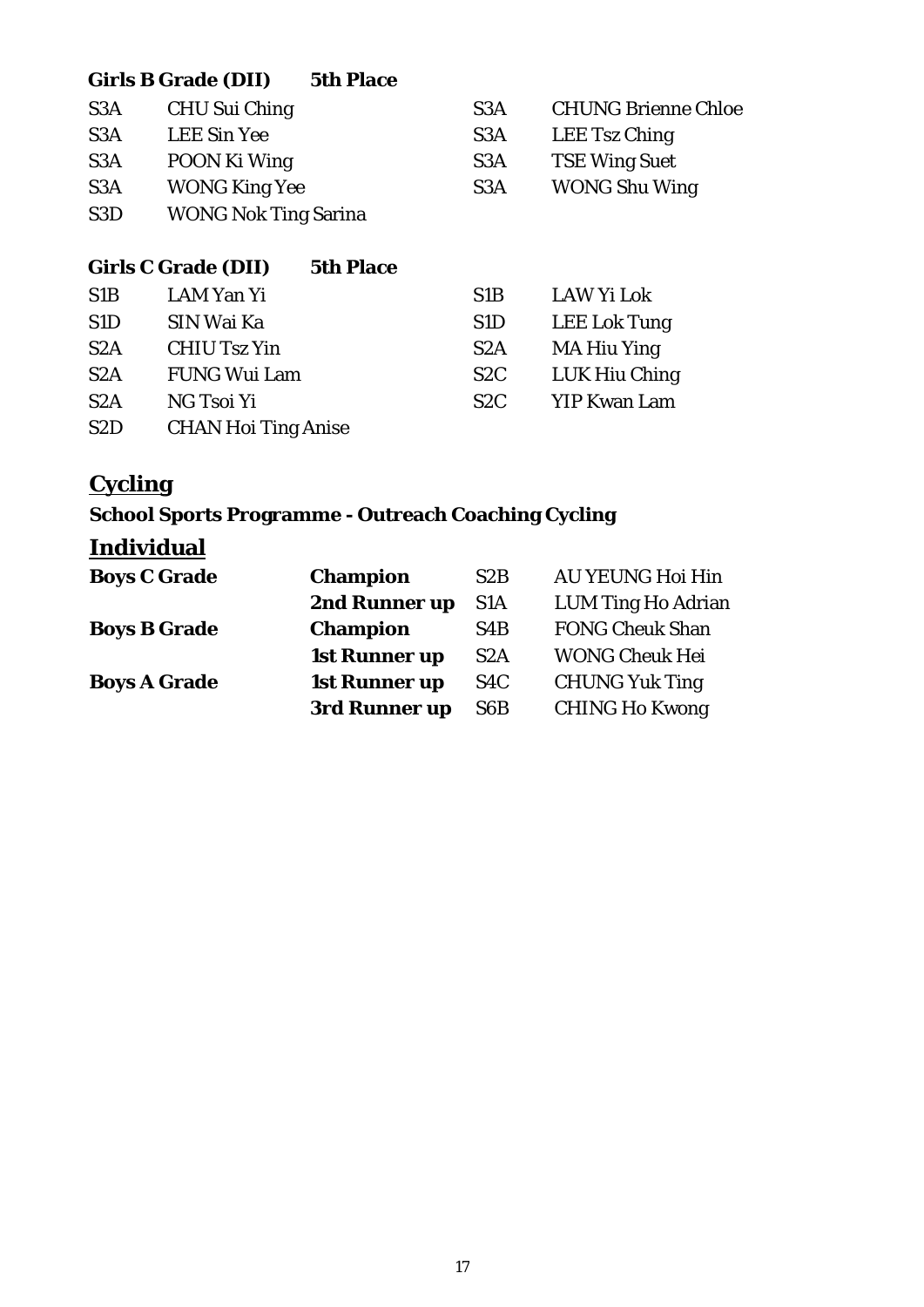## **Other Achievements**

### **Art and Design**

## **The 8 th Art Ambassadors-in-school 2015-2016**

| Art Ambassador-in-school | S5A | SIU Sin Tung        |
|--------------------------|-----|---------------------|
| Art Ambassador-in-school | S5D | <b>WAN Shut Yee</b> |

#### **Public Speaking**

#### **67th Hong Kong Schools Speech and Music Festival – English Section**

| <b>Secondary 1 Solo Verse Speaking</b> | $2nd$ Runner-up | S1A HAR Ka Sing  |
|----------------------------------------|-----------------|------------------|
| <b>Secondary 3 Solo Verse Speaking</b> | $2nd$ Runner-up | S3A MOK Ka Kit   |
| <b>Secondary 3 Solo Verse Speaking</b> | $2nd$ Runner-up | S3D CHAU Crystal |

#### **67th Hong Kong Schools Speech Festival – Chinese Section**

| <b>Secondary 2 Solo Verse Speaking</b> | 2 <sup>nd</sup> Runner-up | S2D LAU Ka Wai |
|----------------------------------------|---------------------------|----------------|
|                                        |                           |                |

#### **Performing Art**

#### **Hong Kong School Drama Festival 2015-2016 (Secondary English Category)**

#### **Individual Award**

#### **Award for Outstanding Performer**

| S <sub>2</sub> D   | NG Hoi Lam                                | S <sub>3</sub> D | <b>WONG Pak Ning Ivan</b> |
|--------------------|-------------------------------------------|------------------|---------------------------|
| S5B                | <b>CHEUNG Wan Lam Charity</b>             | S <sub>5</sub> C | PANG Tin Yan Ryan         |
| <b>Group Award</b> | <b>Award for Outstanding Stage Effect</b> |                  |                           |
| S <sub>1</sub> D   | <b>CHOW Tsz Kwan</b>                      | S <sub>2</sub> C | LUK Hiu Ching             |
| S <sub>2</sub> C   | <b>TSANG Ching</b>                        | S <sub>2</sub> C | <b>YIP Kwan Lam</b>       |
| S3B                | <b>CHOW Tsz Ching</b>                     | S <sub>5</sub> C | <b>CHU Tung Ching</b>     |
| S <sub>5</sub> C   | <b>KABAKLI Kevin Umit</b>                 |                  |                           |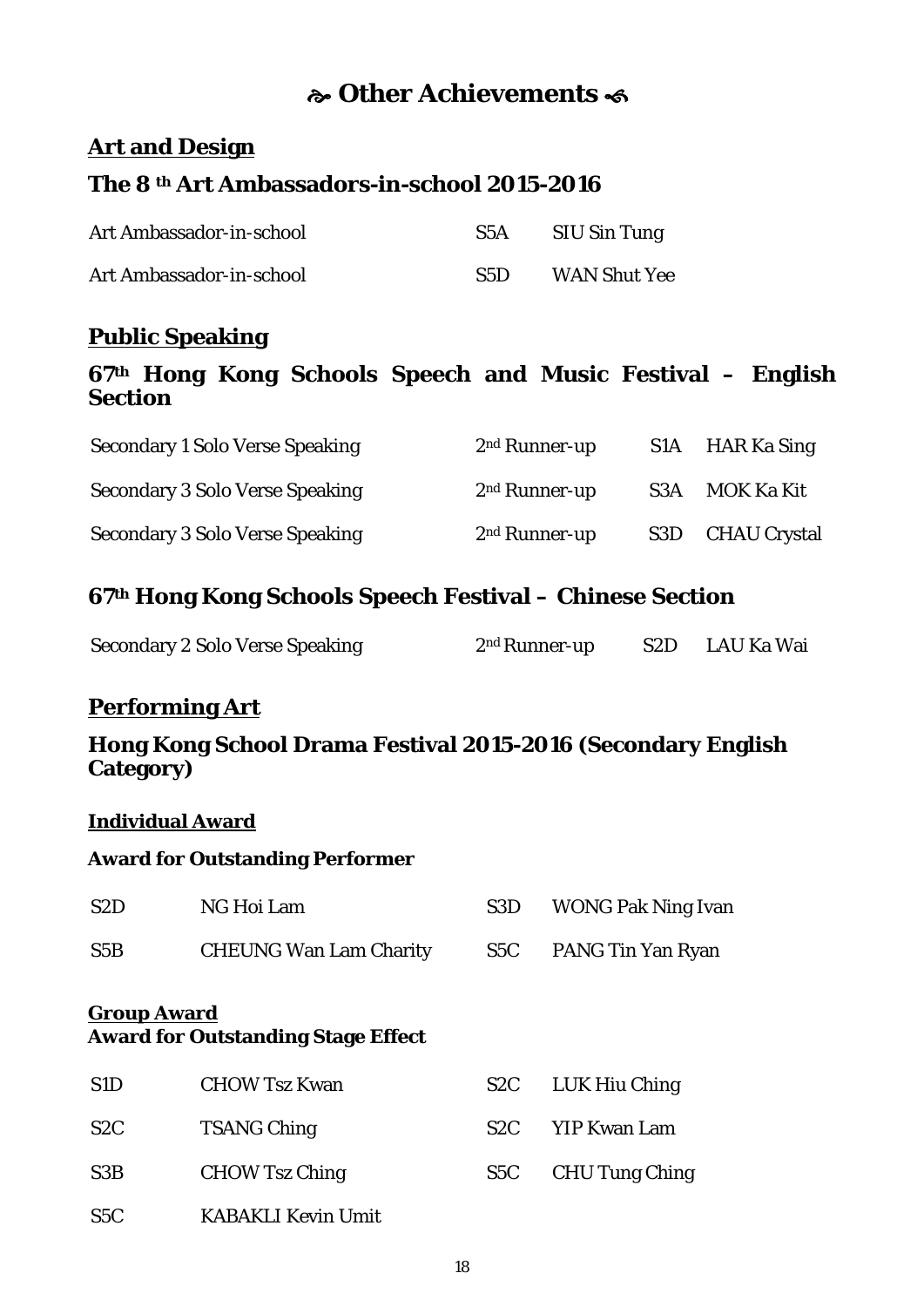### **Others**

## **2015-2016 Shatin Student Ambassador (6th Cohort)**

#### **Award of the Best Performance**

| S <sub>3</sub> B | KO Hei Tat                        | S5D | <b>CHO Hiu Man</b>             |
|------------------|-----------------------------------|-----|--------------------------------|
| S <sub>3</sub> B | MAK Ho Ying Donna S5D LAM Fei Fei |     |                                |
| S <sub>3</sub> B | <b>WONG Ching Shan</b>            |     | S5D THOMPSON Wing Laam Yolanda |
| S <sub>3</sub> B | WONG Mei Kei                      |     |                                |

#### **Award of the Best Student Ambassador**

| S5D | <b>THOMPSON Wing Laam Yolanda</b> |
|-----|-----------------------------------|
|     |                                   |

#### **Chinese Writing Competition For Secondary School**

| Merit | S <sub>1</sub> A | <b>CHANG Yujuan</b> |
|-------|------------------|---------------------|
| Merit | S <sub>2</sub> D | LAU Ka Wai          |
| Merit | S <sub>3</sub> A | <b>LAU Wing Lam</b> |
| Merit | S <sub>4</sub> B | PENG Yu Fei Feivi   |
| Merit | S4D              | <b>WANG Ze Qiao</b> |

#### **Semia and Lego Education, Learning & Teaching Expo hosts the Asian Inter School Robotics Challenge**

| S <sub>2</sub> A | <b>LEUNG Ho Hei</b> |
|------------------|---------------------|

**Champion**

S2A PANG Tsz Fung

#### **A Mobile Game Apps Competition, Intelligent Software Co., Ltd**

| 2nd Runner-up S5D |  | <b>YUNG Man To</b> |
|-------------------|--|--------------------|
|-------------------|--|--------------------|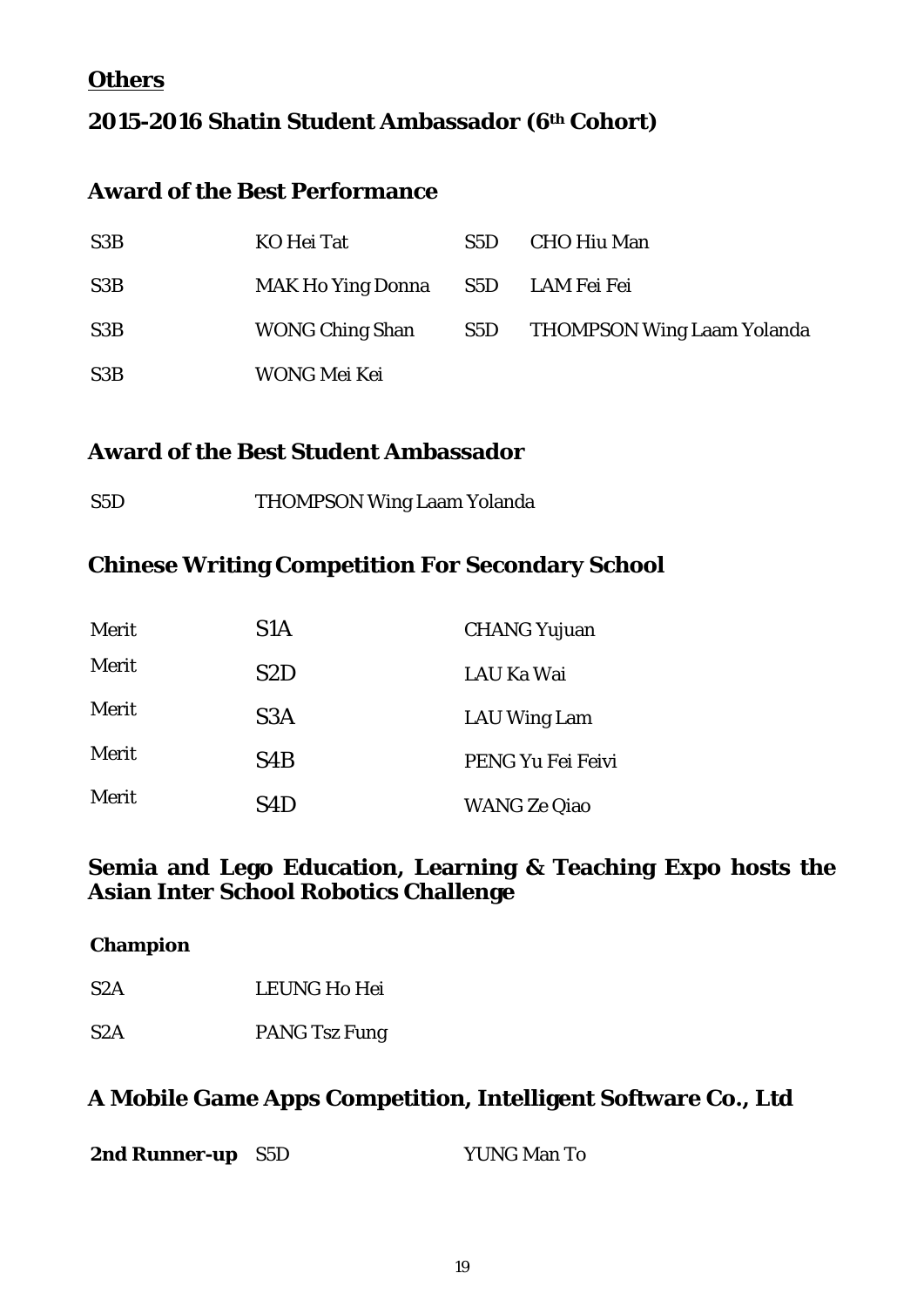## **Music 68th Hong Kong Schools Music Festival**

#### **The 12th Shatin Outstanding Student**

Merit S5D MAK Hoi Ki

#### **EDB and The Outstanding Young Person's Association Future Leaders Award**

- S3A WONG Shu Wing
- S3D WONG Nok Ting Sarina
- S4C YANG Xin
- S4D CHENG TSZ Yan
- S5D TO Yue Fei
- S5D YUNG Man To

#### **EDB and The Pupil Ambassador : Active, Bright and Caring**

| S <sub>4</sub> A | <b>IP Cheuk Nam</b>  | S <sub>4</sub> C | SO King Yan          |
|------------------|----------------------|------------------|----------------------|
| S <sub>4</sub> B | <b>CHAN Hiu Tung</b> | S <sub>4</sub> D | <b>CHAN Ho Ching</b> |
| S <sub>4</sub> B | LUI Tsz Hing         | S <sub>4</sub> D | <b>CHAN Oi Yan</b>   |
| S <sub>4</sub> B | <b>YU Cheuk Ho</b>   | S <sub>4</sub> D | <b>OR Cheuk Ying</b> |

S4C CHEUNG Pan Hin

#### **Platinum Award**

S5D WONG Tsz Ho